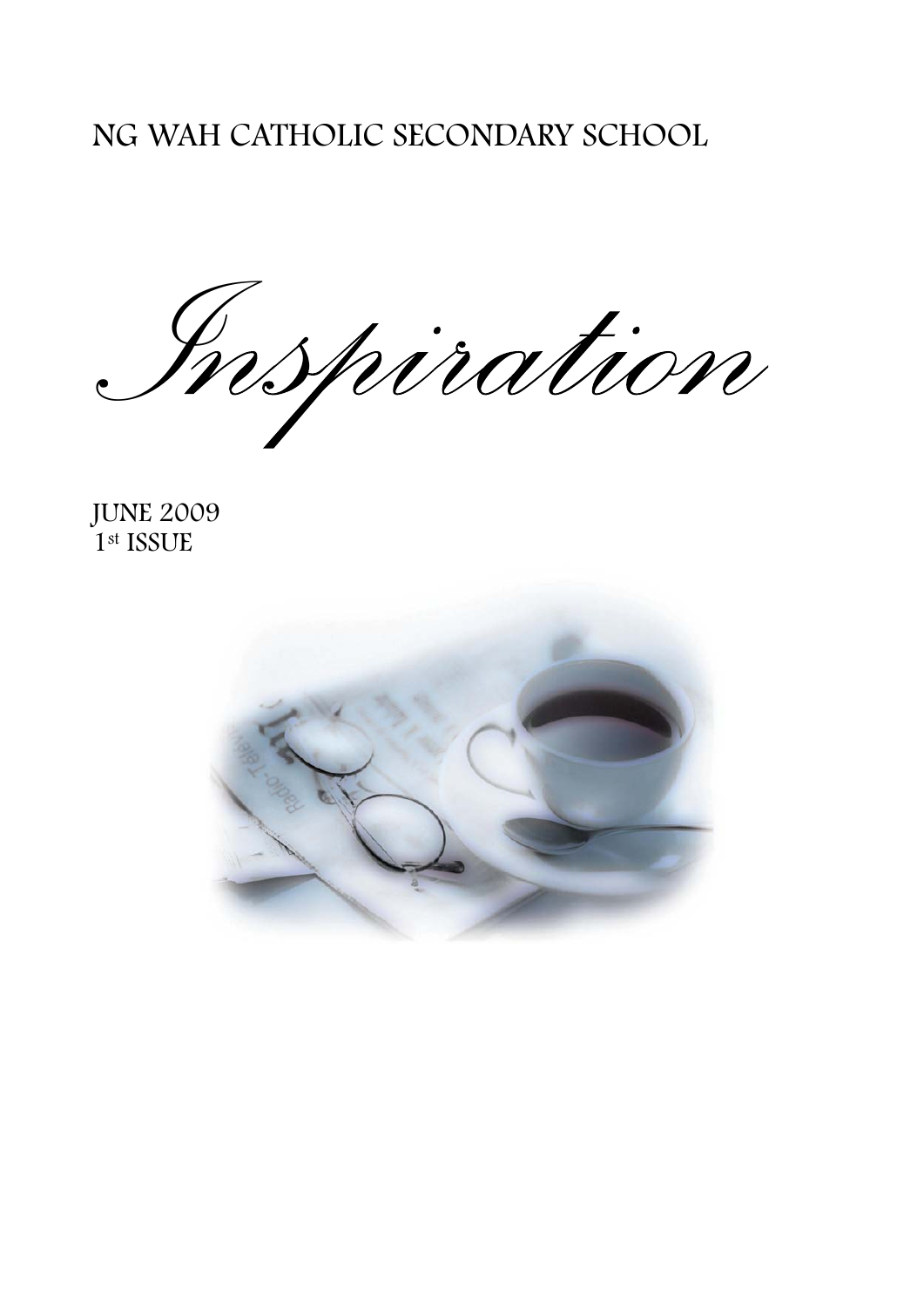## **Table of Contents**

Message from the Principal 1

#### **Morning Sharings**

| Politeness                              | Brian Tam                | $\overline{2}$ |
|-----------------------------------------|--------------------------|----------------|
| Treasure Our Life                       | Chan Kei Chun            | 3              |
| Troubled Youth                          | Ning Kowk Hei            | 4              |
| <b>Stress</b>                           | Kwong Sai Hin            | 5              |
| Be Punctual                             | Au Chi Yan               | 6              |
| The Financial Crisis                    | Kong Yuk Fung, Jenson    | 7              |
| Spam Mail                               | Leung Kin Fai            | 8              |
| Cooperation                             | Wong Lok                 | 9              |
| Drugs Abuse and Addiction               | Lam Chun Wai             | 10             |
| A Good Command of English               | Keith Lee                | 11             |
| Beijing                                 | Wong Alexandre Francisco | 12             |
| Chinese New Year                        | Chan Ka Chun             | 13             |
| Having A Happy Mood                     | Hui Chak Yan             | 14             |
| How To Improve Your English Proficiency | Li Ka Wai                | 15             |
| Playing Volleyball                      | Cheung Yat Kan           | 16             |
| Chinese New Year                        | Yip Ka Ming              | 17             |
| My Favourite Movie                      | Wong Ho Lam              | 18             |

#### **Essays**

| Spiritual Education, Love and care experienced in our school | Pong Joe Him  | 19 |
|--------------------------------------------------------------|---------------|----|
| Spiritual Education, Love and care experienced in our school | Hui Chi Yan   | 20 |
| Hiking                                                       | Cheng Hoi Man | 21 |
| Hiking With My Classmates                                    | Mok Kit Him   | 22 |

#### **Events**

| Sharing by EES (English Enhancement Scheme) Tutor                        | 23 |
|--------------------------------------------------------------------------|----|
| Collaborative Lesson Studies                                             | 24 |
| Oral Practice During Lunch Hour (from March to May. 2009)                | 25 |
| Open Lesson of English Department (April, 2009)                          | 26 |
| Tips for S5 and S7 Students: Success in IELTS and University Application | 27 |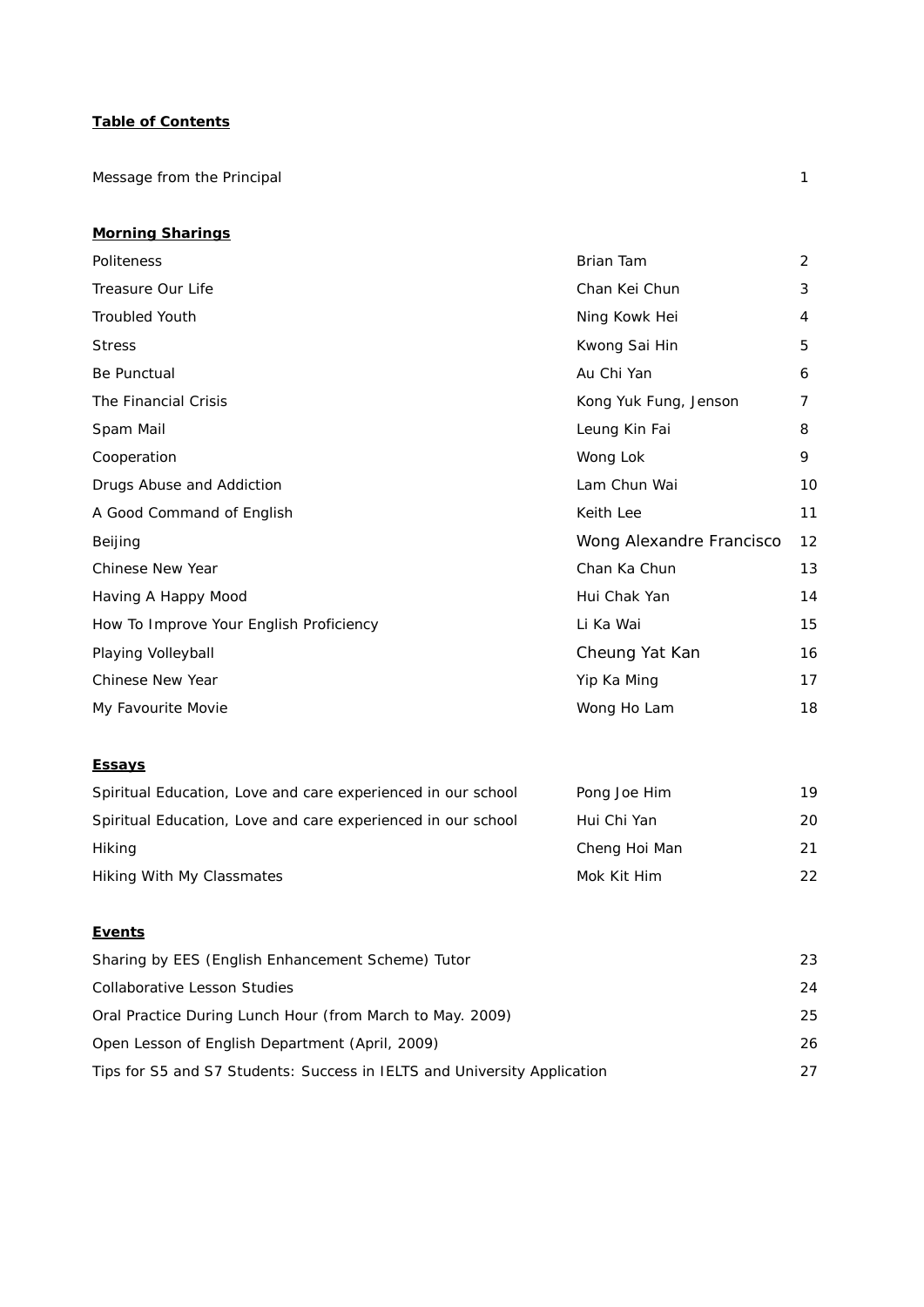# Message from the Principal

This inauguration issue of "Inspiration" is a delight to the whole school and the English Department in particular. Students who contributed to this collection of short speeches should also be pleased to see their work "published" by the school which symbolically acknowledged their efforts. Most of the writings were short one-minute speeches delivered by students from different levels in morning assemblies since September 2008.

The initiative of asking students to speak publicly in morning assemblies to all schoolmates and teachers, even though in one-minute, aimed to create an environment conducive to the authentic use of English Language. I am grateful to all English teachers, particularly Mr W Wai and Ms YY Lee, Panel Chairpersons of the English Department, for their time in encouraging students to attempt and proofread students' scripts.

In the whole process, as I was always standing next to students delivering their speeches, I discovered that most of our boys have strong desire to speak English in whatever chances arise. Now the academic year comes to an end and students' efforts are rewarded in that we find more English prevailing in the air of our school premises.

In the coming years, this scheme will continue and I would like to advise students that whenever you speak, please look at the listeners rather than focusing on the script you are holding. This is the key difference between speaking and reading and the former serves more complete communicative purposes.

Again, congratulations to the English Department and I am looking forward to hearing more interesting speeches.

Dr. Francis Wong Principal 18th June, 2009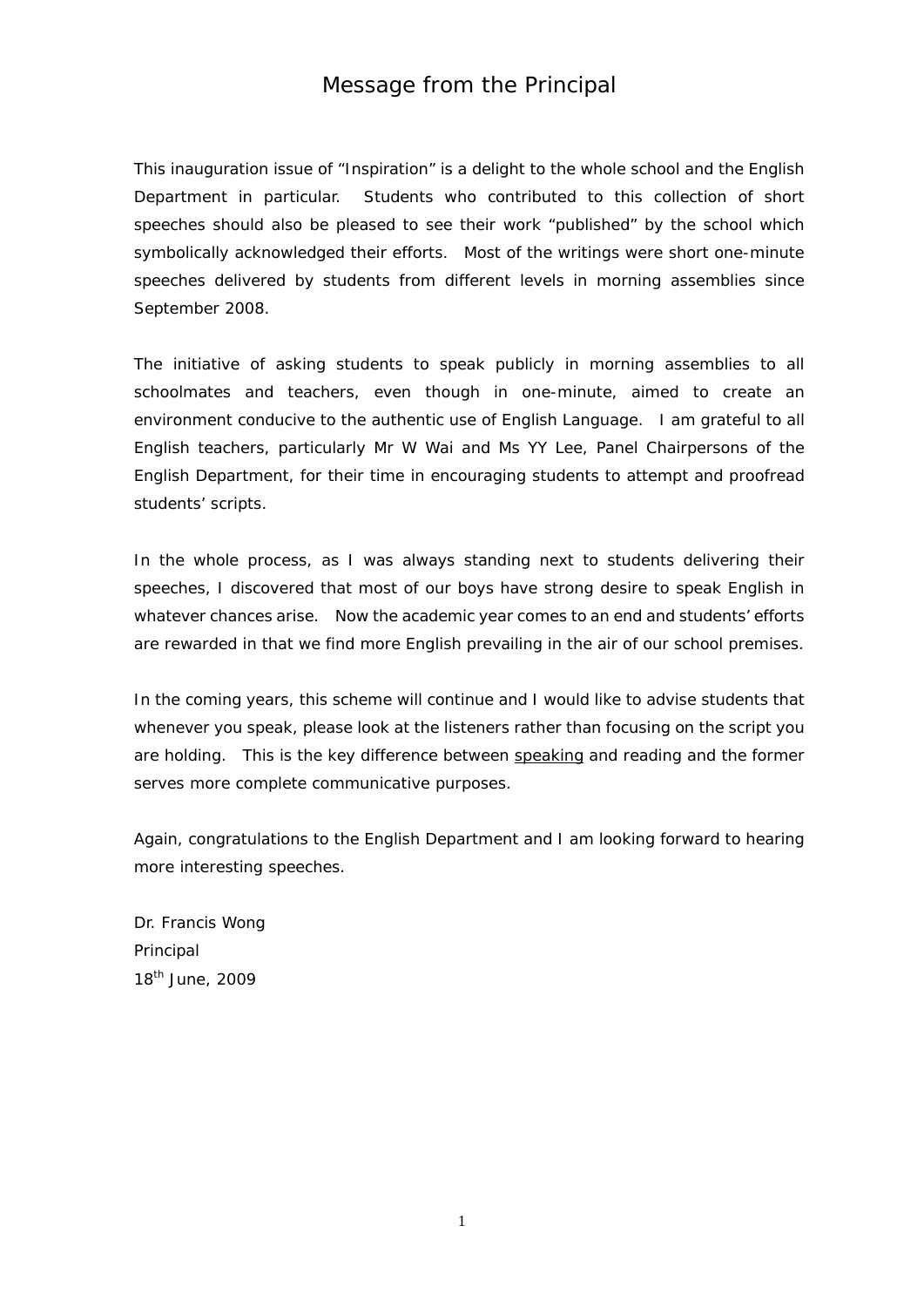Good morning, I am Brian Tam from S7A. Today I want to share an issue with you that I have read in the Reader's Digest. It is about a research done in 35 cities around the world, aiming to find out how polite people are. There are altogether three tests, and I think some of you may wonder what they are and what action or manner Western societies would consider as "polite".

The first test was done by researchers walking into public buildings and standing behind people to see whether they would hold the door for the researchers. The other test done by researchers was that they bought small items from 20 shops and saw whether the salespeople would say "thank you" to them. And the last test was that the researchers dropped a folder full of paper in 20 busy locations to see if anyone would help them to pick the paper up.

The result shows New Yorkers were the most big-hearted, whereas Switzerland and Toronto came the second and the third. You may wonder what is Hong Kong's position? The result stated that Hong Kong was the 25<sup>th</sup> out of 35 cities.

We all know that Hong Kong people are well educated, but in the eyes of the West, our manners are not good enough. I'm sure all of us hope the ranking of Hong Kong can go up in the next test. So I appeal to you all to try your best to help those in need starting from today. Thank You.

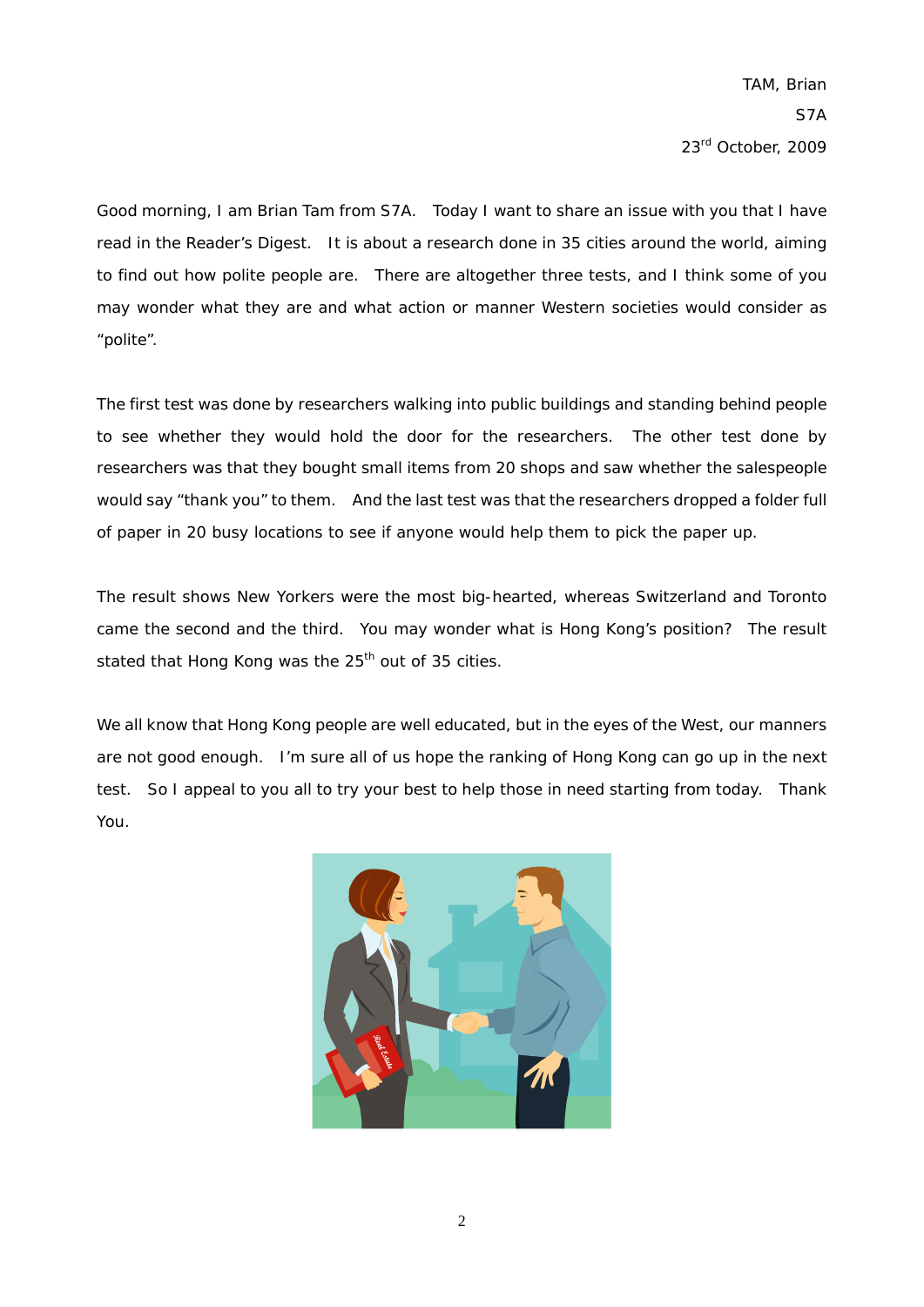Good morning Principal, Vice Principals, teachers and fellow students.

A few days ago, a young teacher Leung Hing Yuk killed himself after breaking up with his girlfriend. As his friend mentioned, every time he separates with his loved one, he thought of committing suicide. This time, he was drunk and impulsively put an end to his life.

Romantic relationships might be very important to some of you, but does it mean your whole life? You still have your friends, your family and your future. There are many other factors that we have to consider before even thinking about something as negative as suicide. There are many people whom we love and they may greatly be affected.

As a teacher in school, he instilled positive moral values and knowledge to his students. As a son in his family, he took good care of his 70-year-old mother. However, what he did has posed a prolonged psychological impact on them. In summary, his relatives feel very depressed because of his death.

Have you ever lost your loved ones, such as your family members and friends? What was your feeling at that time? Remember that they would have the same feeling if you were gone. Try to find some help whenever you come across adversities instead of just dwelling gloomily over the problem. Treasure your life and you could have a brighter future.

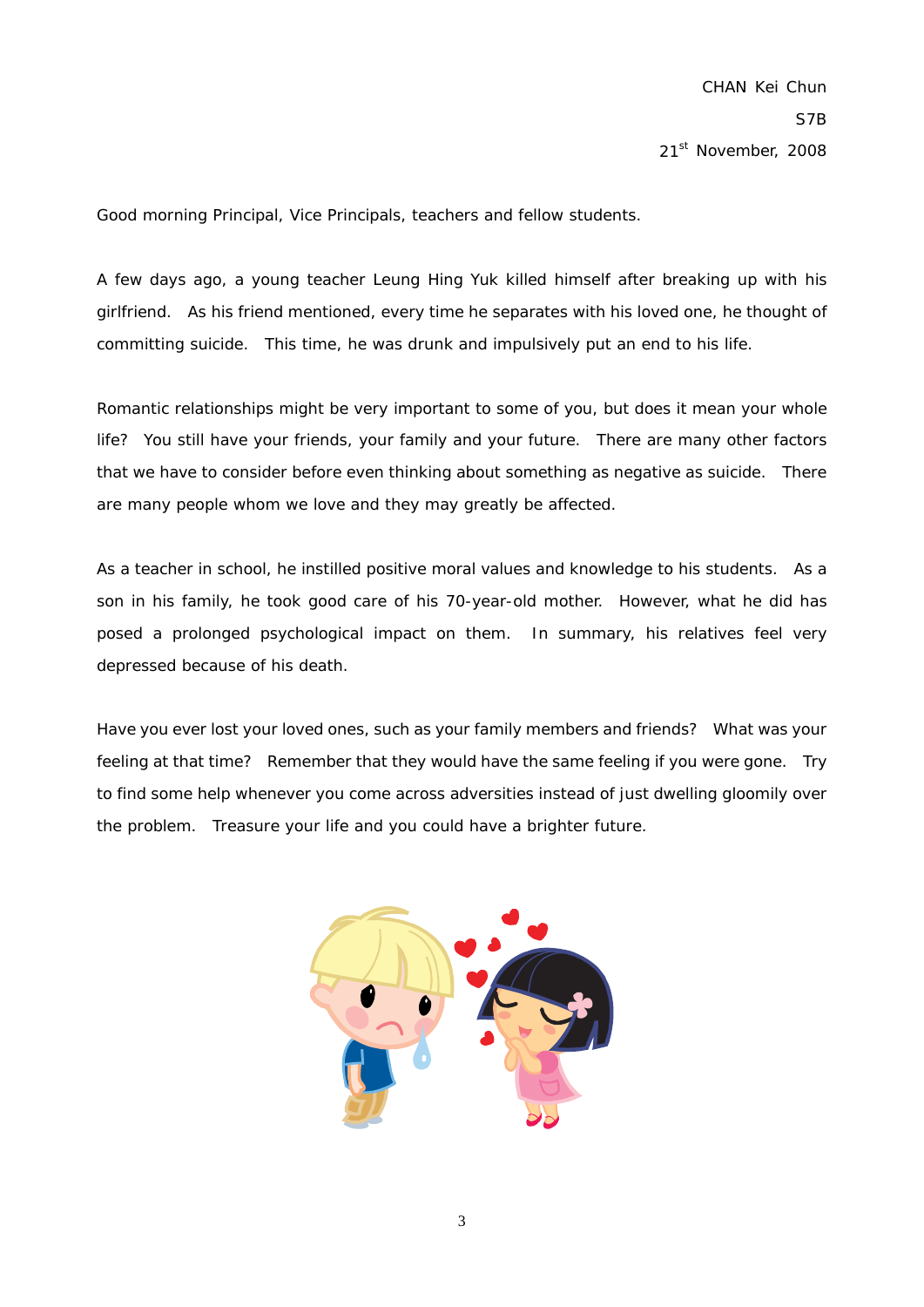Good morning Principal, Vice Principals, teachers and fellow students.

Flipping through the newspaper, articles about troubled youth can always be found. It seems today's generation has a lot of problems. What leads to this situation? In my opinion, lack of adults' care and education of youth are the main reasons.

A good point to start at is good parenting. Mothers are less likely to stay at home nowadays. Parents are busy earning money. They work until late every day. When they come home, they're too tired to take interest in their children. As a result, children cannot receive proper moral education from their parents. This increases the chance of teenagers developing bad behavior.

Besides, studying for exams in HK is very harsh. Teachers spend most of their time on marking students' assignment and have no time to control students' behavior.

Without adults' care, youth feel bored. They will look for things that can give them excitement. For examples, playing PC games, smoking; some even join triad groups. Teenagers are highly vulnerable and many will turn the wrong way.

In conclusion, lack of education and care are the main reasons leading to troubled youth. From the above, one point is very clear: Education and care are the key to improve teenagers' behavior. What we need most is "Concern".

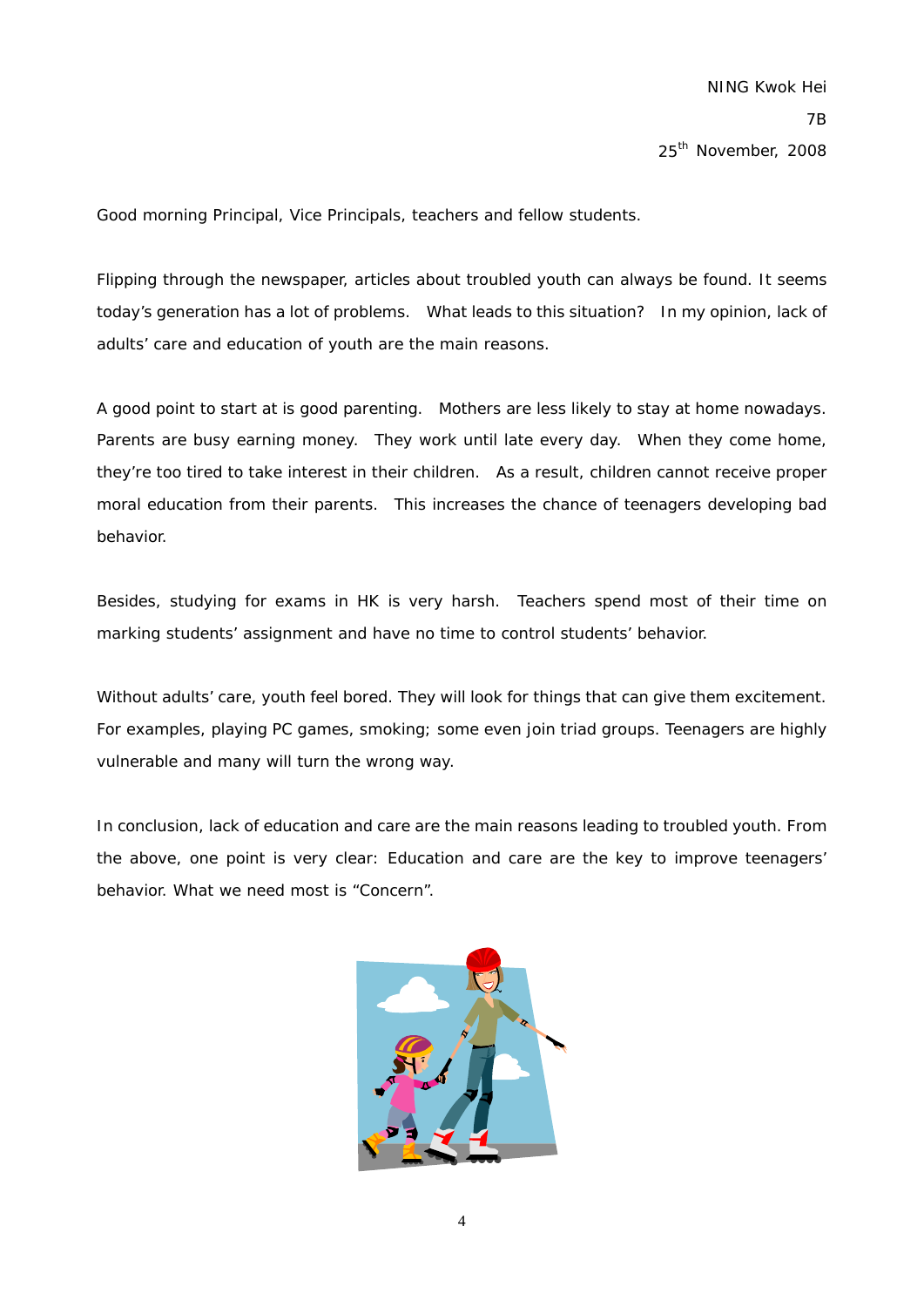The word 'STRESS" has been frequently mentioned in the mass media. This kind of psychological illness has become more and more serious. Hence, it is very important for us to learn how to handle our stress properly. Perhaps I should first talk about what is closely related to us. As a student, the main source of pressure usually comes from homework and academic tasks. The typical symptoms of mental illness are insomnia, extreme nervousness and stomach ache. Some students may see these sufferings as a genetic problem and they think that they have few or even no option to solve their problems. In fact, the problem of stress is not so difficult to solve.

We don't need any special materials or facility to achieve this. All we have to do is to learn to master our mind and nervousness. If we can calm ourselves down and analyze the situation objectively, we may find the 'impossible tasks' much easier, and the corresponding stress will diminish.

Besides, if we compare a performance under stress and the same one without stress, we will find that we perform much better when we have no stress. The reason is obvious. Without stress, we can have a clearer mind for analysis and we will be more open in understanding the changes of the condition and so react faster and smarter. Now, we have found one more strong reason for repelling stress.

Last, I hope everyone can bear in mind that: when we face challenges, no matter how difficult they are, what we need is determination and optimism, and neither worry nor stress!!

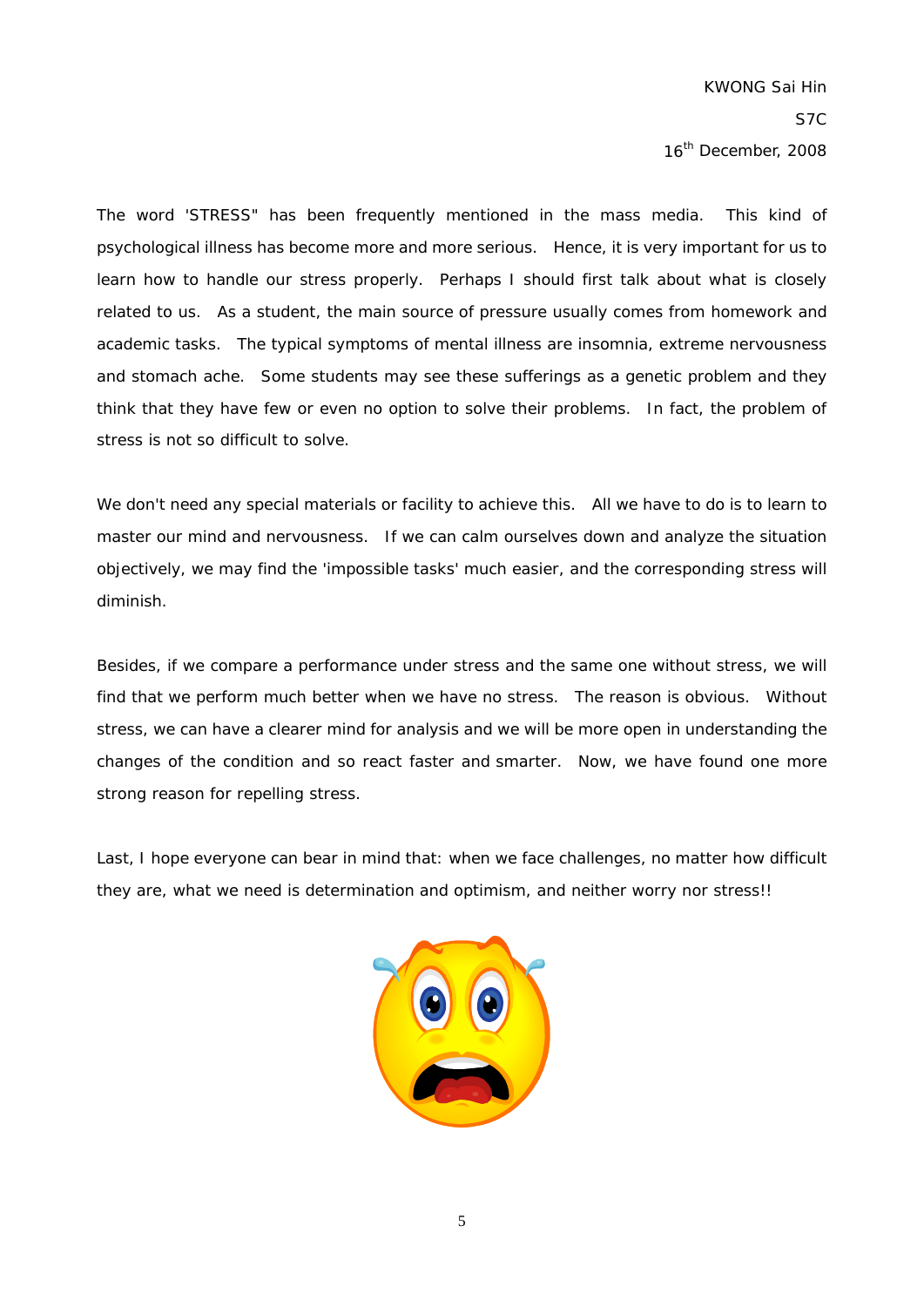Good morning Principal, Vice Principals, teachers and fellow students. Before I start my sharing, I would like to ask you a few questions. Have you ever been late for school? Have you handed in your homework after the deadline? Have you been late on a date with your girlfriend? If so, that means you have a problem with time-management. If you don't believe me, you can do a test – you can ask a punctual friend to tell you the time without looking at the watch. If you've got a problem of being on-time, I bet your friend's estimation is more accurate than yours.

Why are so many people late for important things, such as going to school?

They are late because they suddenly realize that there are so many things that must be done before leaving home. You can make a list of those things. For example, what you commonly do before going to school? You have to have your school uniform ready from the wardrobe, comb your hair, brush your teeth, check emails, have your breakfast and gather your books into your school bag. Within that list, there are activities you could do the night before, such as packing your books, preparing your school uniform. Things you can wait to do until you get home from school is checking e-mails. After this analysis, there are only two things you must do in the morning. They are brushing your teeth and hair. This list of priorities gives you some spare time to attend urgent matters.

OK! What if you've tried all the above, but you are still late. There are two things you can do. First, you can calculate the average time it takes you to get to school and give yourself more time than that. Second, you can set your watch earlier than the actual time. However, you must watch the weather and traffic report before going out.

It is always better to plan ahead. I hope you and I can become more punctual by taking a few moves to develop a good habit. Thank you.

6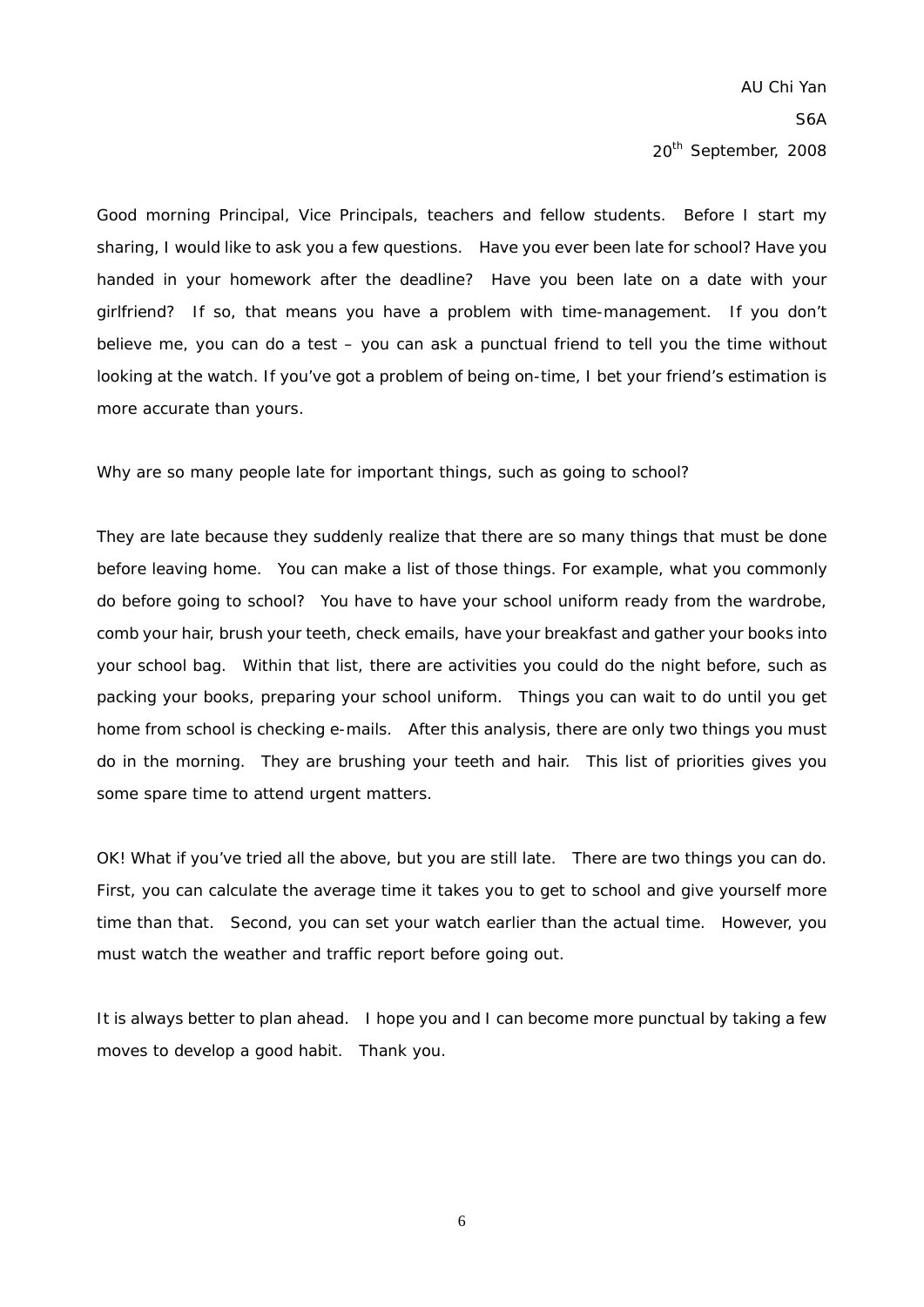Good morning Principal, Vice Principals, teachers and fellow schoolmates.

Today I would like to share my view on the financial crisis. According to recent research, the unemployment rate has risen up to 4.1%, and it will increase more in 2009. So what should we do to maintain a well-being?

Firstly, the financial crisis has made many factories shut down. They might shut down due to liquidation, so the government should give some confidence to the bank to lend some loans to the factories to maintain their operations.

Next, we should not give up in making progress. We should always improve our shortcomings and see our potential.

Thirdly, we should be optimistic to meet every difficulty. If we handle difficulties with a negative mind, we will not have an easy life.

That's the end of my sharing! Thank you!

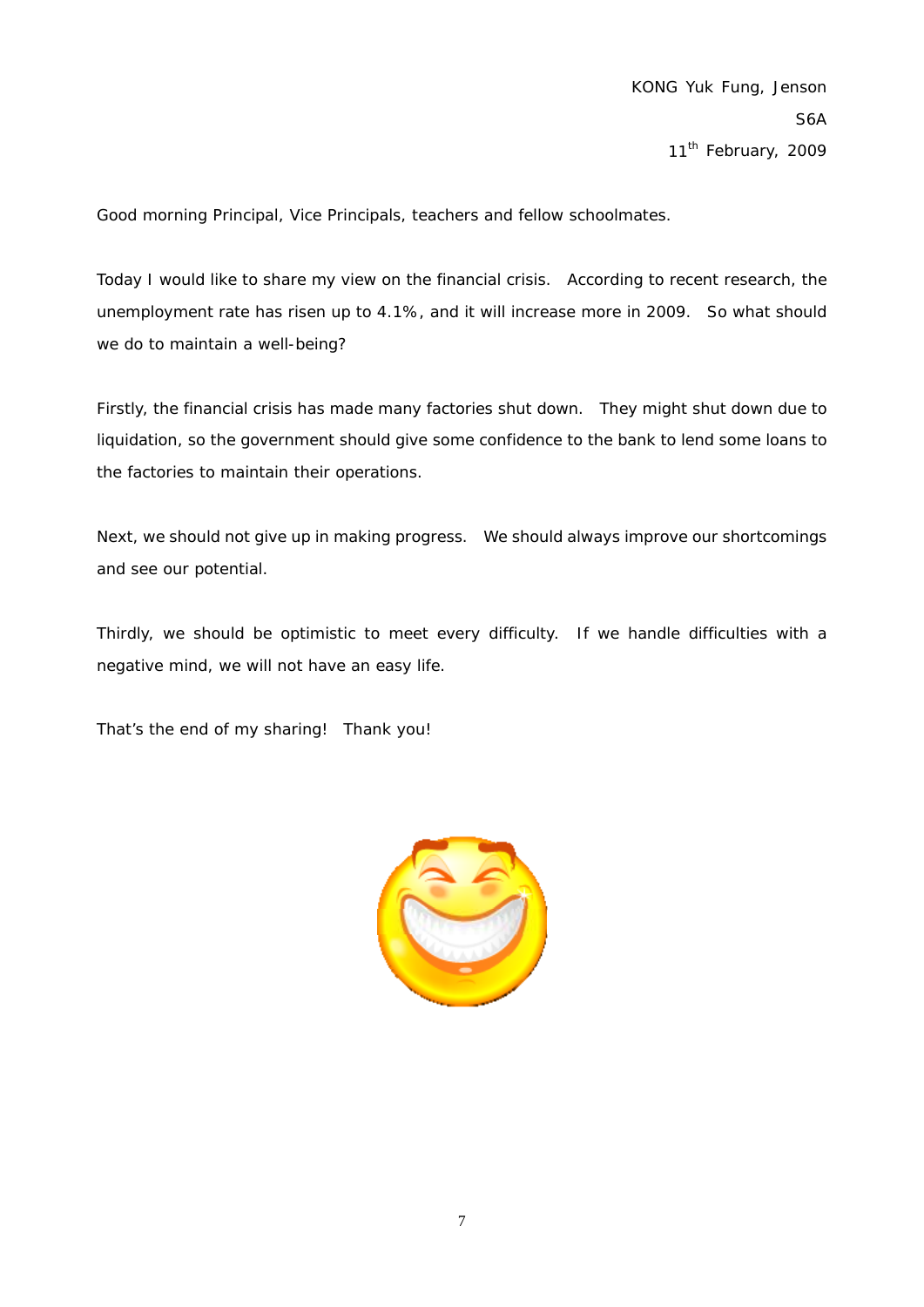Good Morning Principal, Vice Principals, teachers and fellow schoolmates. Today I would like to share my view on spam mail.

It was found that about 89% of e-mails sent to HK computers are spam. The situation is worse than that in any other countries. As we know, electronic mail enables us to respond to each other quickly by sending and receiving messages, hence communications has become more efficient. Now, e-mail has been widespread in the business sector as most of the spam mails are sent by business enterprises. A large amount of spam may overload an e-mail server. This may cause inconvenience to people as they have to delete them every day. They can't fully enjoy the advantages of e-mail due to lots of junk e-mails on the Internet. Despite the repeated attempts of the government to solve the problem, it is not an easy task to prevent spam mails from being sent out. It is because most of the spam mails are sent from other countries, it is out of the control of the HK government.

There are several things people can do to protect themselves from receiving spam mails. For instance, people should be alert when using the Internet, they should not reply to any unknown email, or register on any unknown website. Their alertness can help them reduce the chance of receiving spam mails. Last but certainly not the least, they should install antivirus software to resist viruses.

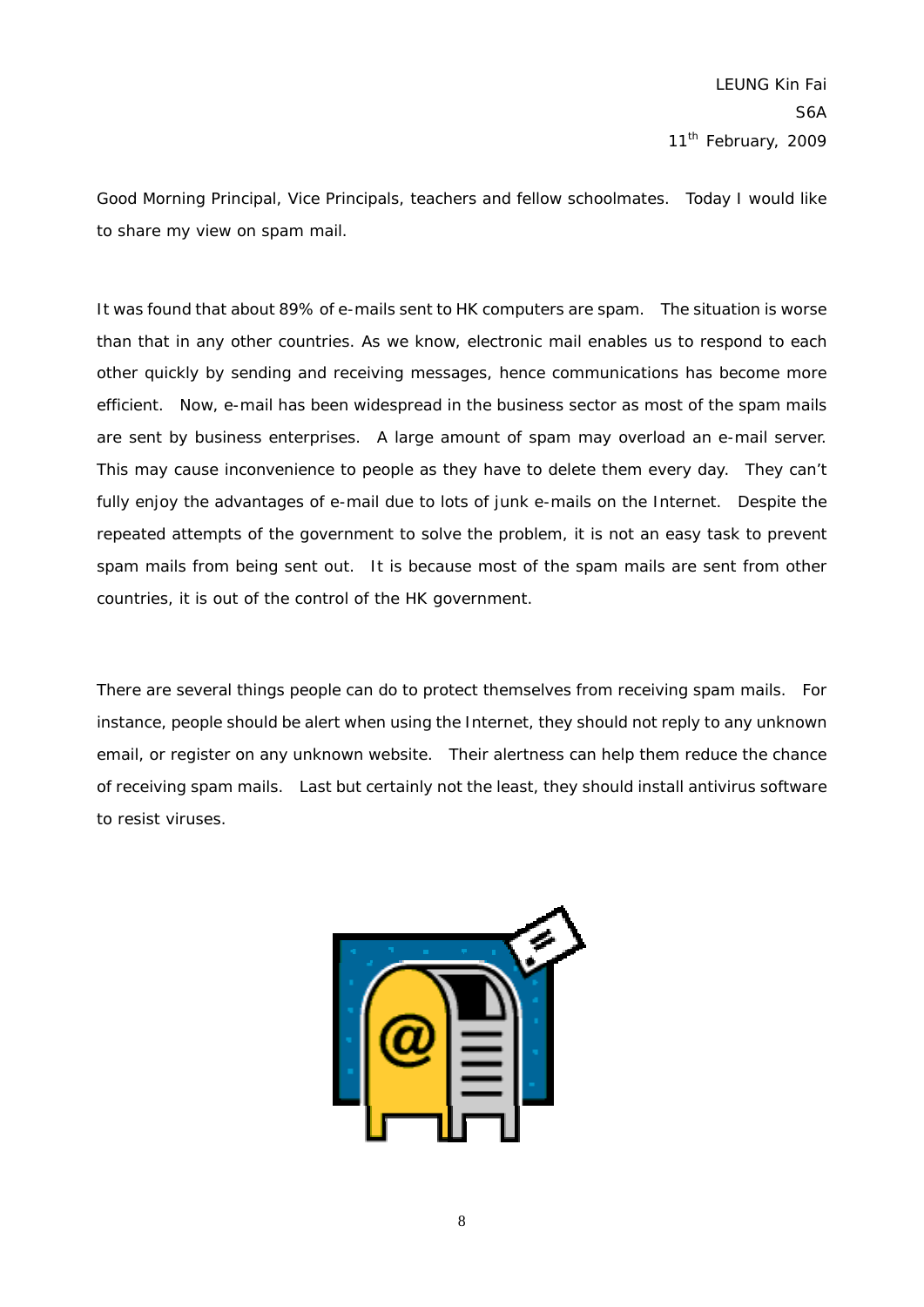Good morning. Everyone says cooperation is a global trend. But what is cooperation? The Random House Unabridged Dictionary says that "Cooperation is an activity shared for common benefit. It is a joint action with willingness and agreement". So you can think that cooperation is coactions, collaboration, synergy and teamwork. Mutual help is the best. The problem of the Somali pirates has been out of control recently. They robbed 16 cargo ships since the twentieth of July last year. They extorted a huge ransom from the governments. As the threat was unacceptable, the members of the United Nations decided to cooperate and beat them. Now the goods can be transported to different countries safely.

The financial crisis is a serious international threat. Thus, the ministers of 20 countries formed a "G20 major economy" to face the trouble. They were all willing to take further coactions for the stability of the international financial system. I believe that cooperation of nations will guarantee fortune of the world.

I was working in the Caritas Computer Workshop with three classmates during last summer holiday. We bound the electric wires together with elastic bands and gave them to African families. Each of us took different steps and finished 100 wires per hour. Then we packed them into boxes and sent them to the needy.

Everyone in the world is going to cooperate with each other from individuals to organizations, from organizations to societies, from societies to countries, from countries to the whole world. To achieve and build a better world we need to face all the challenges together cooperatively. Do you agree?

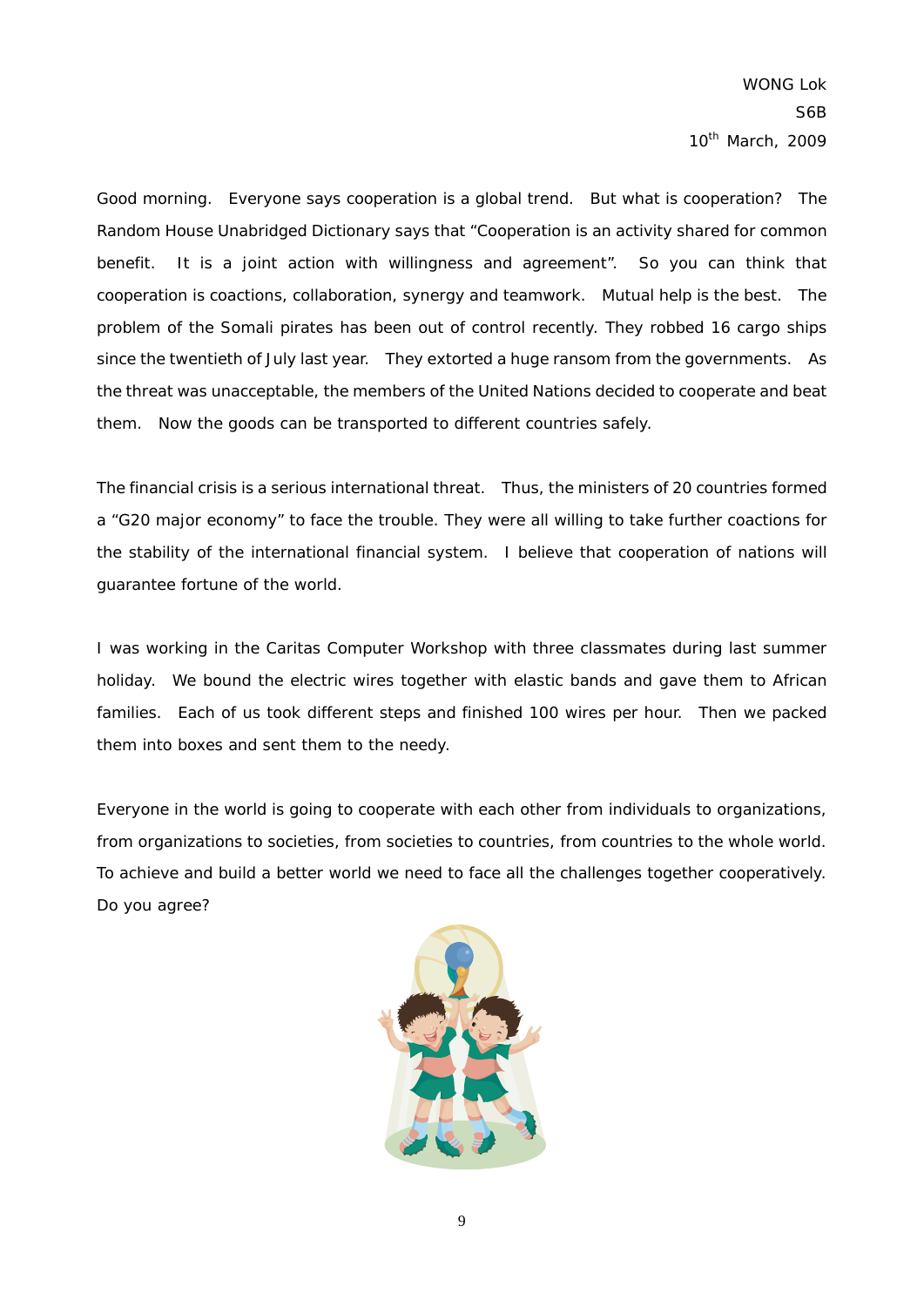Good morning Principal, Vice Principals, teachers and fellow schoolmates.

Today, I would like to share with you my views on drug abuse and addiction.

In the last two weeks, there were two news items that drew citizen's attention on drug abuse. One is "Five students in Sheung Shui Government Secondary School were arrested over a drug case", the other one is "Two Hong Kong singers were arrested in Japan over possession of marijuana $(\pm \frac{m}{m})$ ".

There are many reasons for a student to become a drug addict. Some of them are so curious that they just want to try it, some of them are influenced or forced by their friends while some of them want to release stress. For whatever reason you become a drug addict, drugs will hurt you both physically and mentally. Physically, they will cause damage to the organs of your body and make you look older. Even worse, drugs can make you suffer from mental disorder. So I would like to appeal to you all not to try or abuse drugs and this is the best way to protect yourselves.

In conclusion, I want to use the slogan from our government "No drugs No regrets, Not now Not ever". This is the end of my sharing. Hope all of you can enjoy a drug-free healthy life. Thank you.

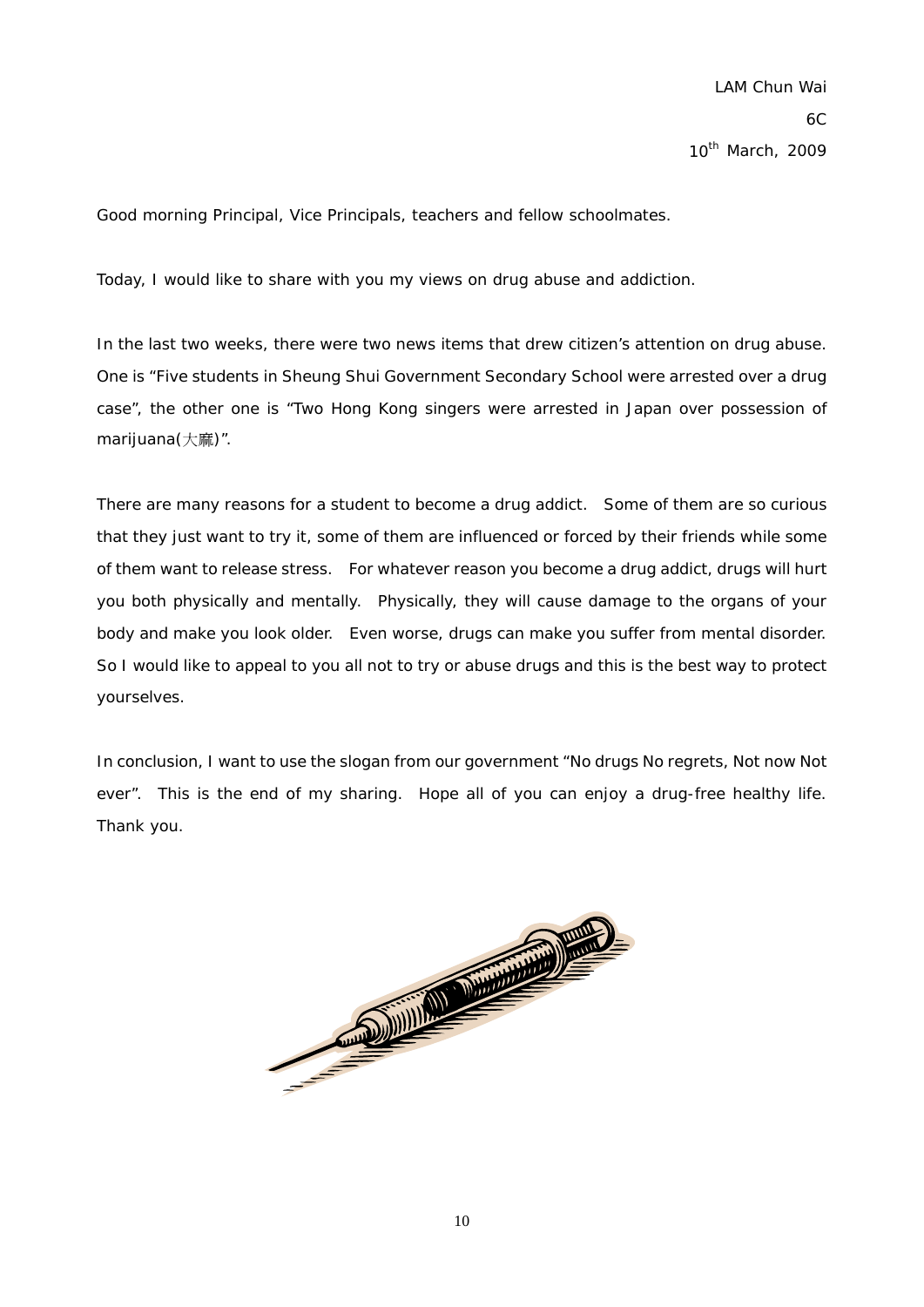Good morning Principal, Vice principals, Teachers and all Ng Wah Boys.

The recent economic downturn has badly affected business not only in the United States, but also in Hong Kong. Even the commercial giants, like the Lehman Brothers, and AIG nearly went into bankruptcy, and small businesses, such as restaurants and boutiques have closed down drastically in order to avoid further losses. Many people are laid-off which results in an increase of unemployment rate.

To succeed in this uncertain economic climate, we all should broaden our knowledge. Adults need to learn about every aspect of their own profession and sharpen their skills in order to become more competitive in the present-day job market. They should also save a sum of money to support their living once they are laid off. As students, we should focus on our studies and learn every subject well, especially English, because a good command of English not only makes us more competitive in the job market, but also provides us with a better chance of success. Writing, speaking and listening to English well can pave our way to success because English is an international language. All important treaties and conferences in the world are conducted in English. Therefore, if we do not learn English well, how can we survive in the future job market?

So, fellow schoolmates, please equip yourselves with good English because it does not only help you find a job under this uncertain economic climate, it also helps you to cope with problems resulted from globalization in the future.

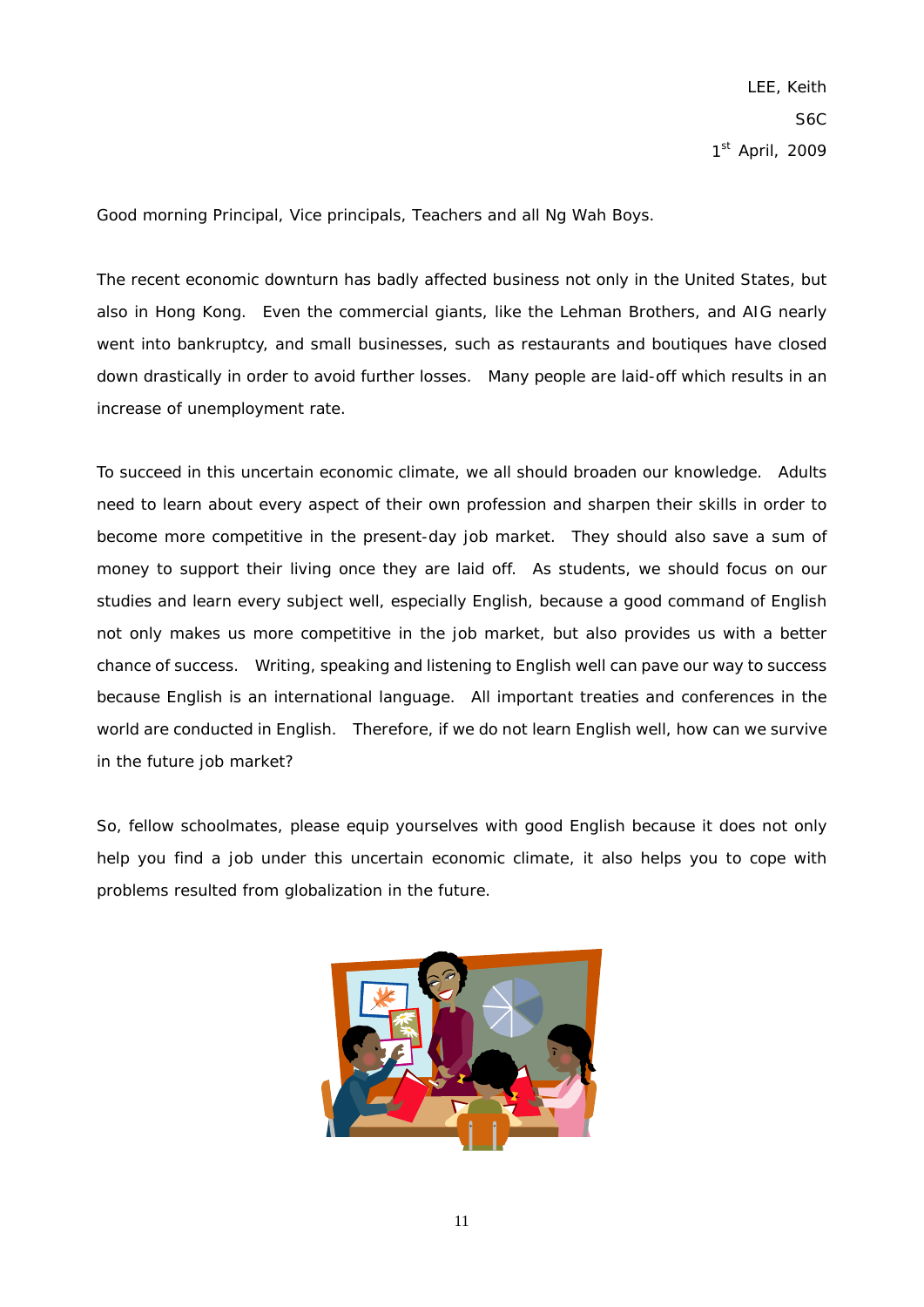Good morning Principal, Vice principals, Teachers and all Ng Wah Boys. I am Alex Wong from 5E. My sharing today is about Beijing.

First, I would like to ask you a few questions. Have you ever been on an aeroplane? If you have, how did you feel sitting in the plane while the plane was taking off? Scared or excited? Next question, which counties would you like to visit? I have asked many friends these same questions while I am on the way to school. They say that they want to travel to countries like America, England or Australia. However, we should all consider travelling to our capital city, Beijing.

Recently, you may have heard lots of negative messages about China, for example, poisonous toys and the melamine milk scandal. I have no doubt that all countries have dark side and there are many countries which do not reveal the truth. However, do you think that Beijing is really worse than any other places? I hope not. I went to Beijing the day after the Olympics as I was an exchange student with 300 other students from Hong Kong.

I never dreamt that I would have the chance to step on Beijing soil. Besides Beijing, we also visited Tang Shan. The locals treated us like family members and treated us a dinner. What's more, they performed an excellent show and the food was delicious.

Beijing was so amazing. The city has so much history and culture. The people there were always friendly to us. As we went to Tiananmen Square to see the flag raising ceremony, it was unforgettable that so many people had been there at 4:30 in the early morning. The Great Wall was one of the main highlights. Stepping on The Great Wall was pure excitement for me. The view from The Wall was unbelievable and the air was so fresh.

On the whole, the trip was fantastic. I learnt a lot during the exchange. Visiting Beijing gave me a chance to increase my knowledge about the city and also learn how to work as a team. I really do not believe Beijing is as bad as one reads in the newspapers. Although there are many places worthy of visit, Beijing should also be considered as one of them.

Thank you!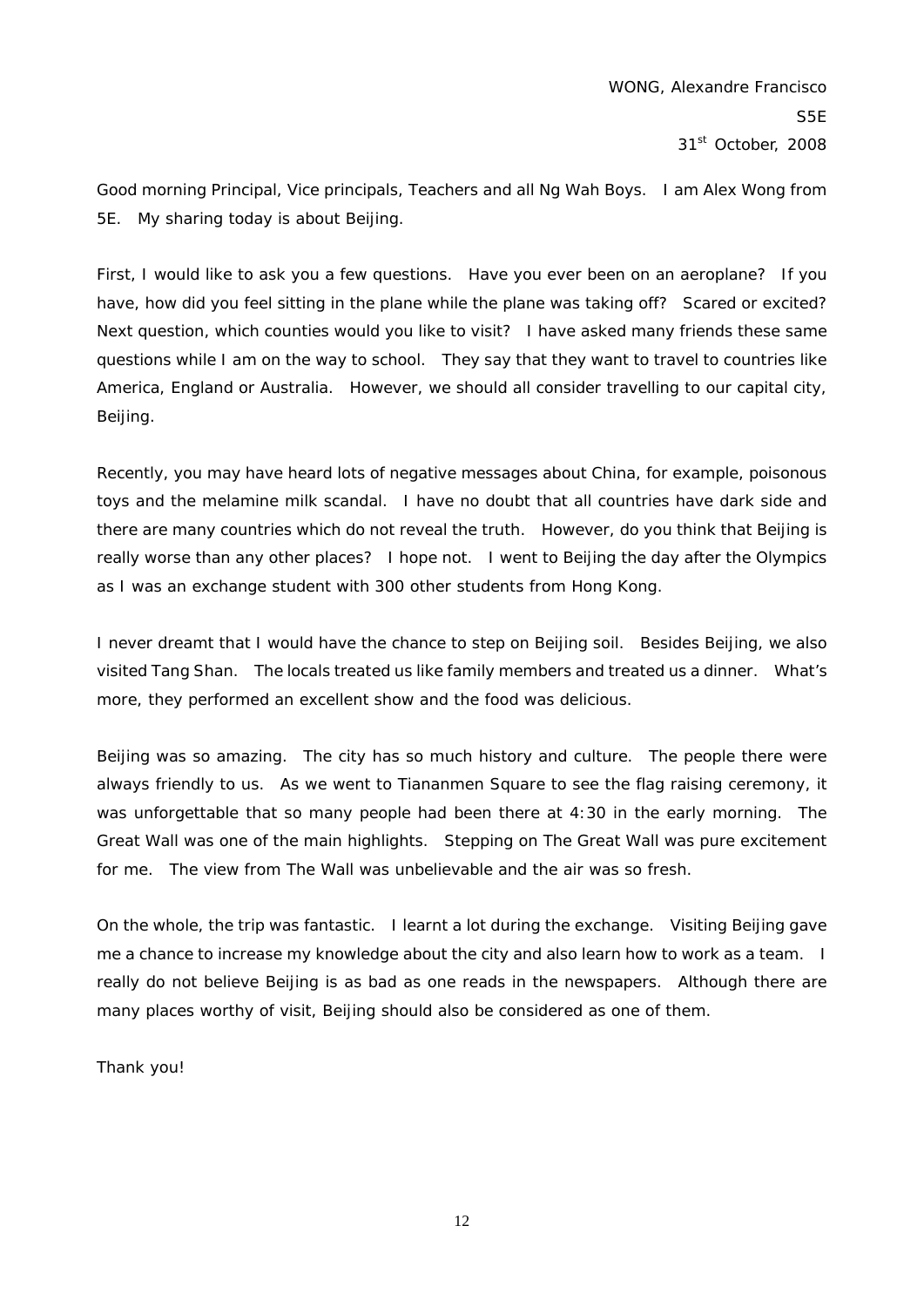Good morning Principal, Vice Principal, teachers and fellow-schoolmates. Today, I would like to talk about Chinese New Year. Chinese New Year is coming soon. I think everybody knows this festival very well. I love Chinese New Year so much, because I can get a lot of red pocket money. Also there is a lot of delicious food for Chinese New Year, for example, Chinese New Year cakes, melon seeds and Chinese turnip cakes. Some people will visit the Lam Tsuen wishing trees to make a wish for the new year.

A visit to the Lam Tsuen Wishing Trees is a great way to have a feel of the local Chinese tradition. These two famous banyan trees are favourite with local villagers who come to burn joss sticks and incense papers hoping their wishes will come true. During Chinese New Year, many Hong Kong people go to this spot to make their Chinese New Year wishes by tying wish making paper onto the wooden racks beside the trees. Taking part in this tradition may result in your wish coming true.

Do you know where Lam Tsuen is? Let me tell you, Lam Tsuen is in Tai Po. You can take MTR to Tai Wo and then take a taxi. I suggest you all pay a visit to Lam Tsuen. I really think it is a good activity for Chinese New Year. On the second day of the Chinese New Year, Hong Kong has a firework display at the Victoria Harbour. I hope everybody has a very happy Year of the Ox. Thank you.

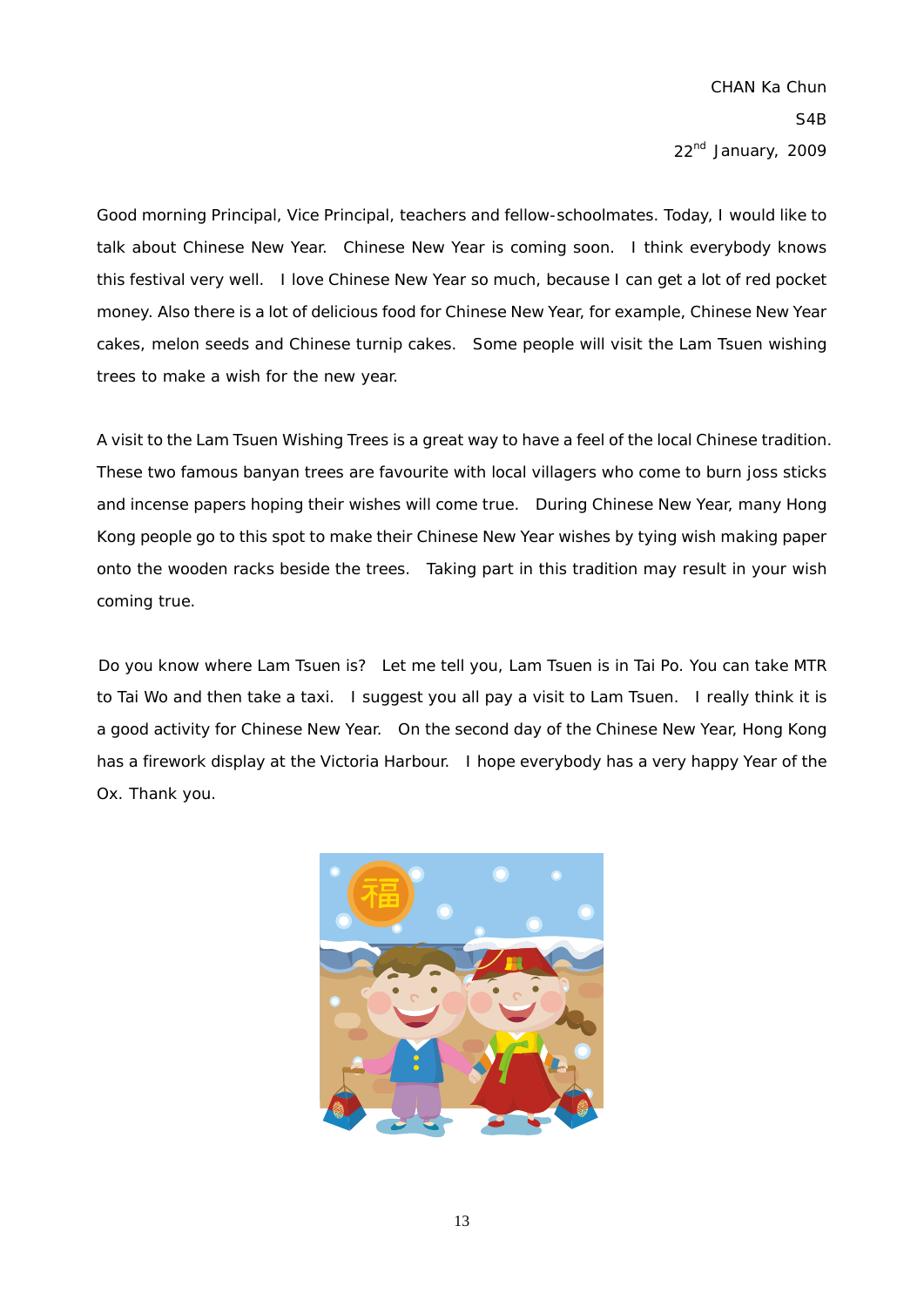Good morning, Dr. Wong, Vice-Principals, teachers and fellow schoolmates.

Reading the recent news, it is sad to know that people of different ages are committing suicide in Hong Kong. Some of them are students and this arouses social concerns.

Generally, people believe that youngsters' problems are trivial. Their lives should be full of colour. They may have a question in their hearts – Does death really mean anything to them?

Students commit suicide because they have too much pressure from education or family. Some children may think that parents demand a very high standard of academic results, and fear that they cannot meet such demand themselves. They may feel frustrated and stressed.

When we are stressed, we should try to talk with family members or best friends. Communication is the bridge for us to share ideas and thoughts. We can relieve our stress after talking to them. In addition, once we feel frustrated during studies, we can watch TV, play football or listen to music. This is a big tip for us, especially for those who are going to sit for the coming public examination. I wish all S5 and S7 students will succeed in the exams.

Remember, being in a good mood can make us a lot happier.

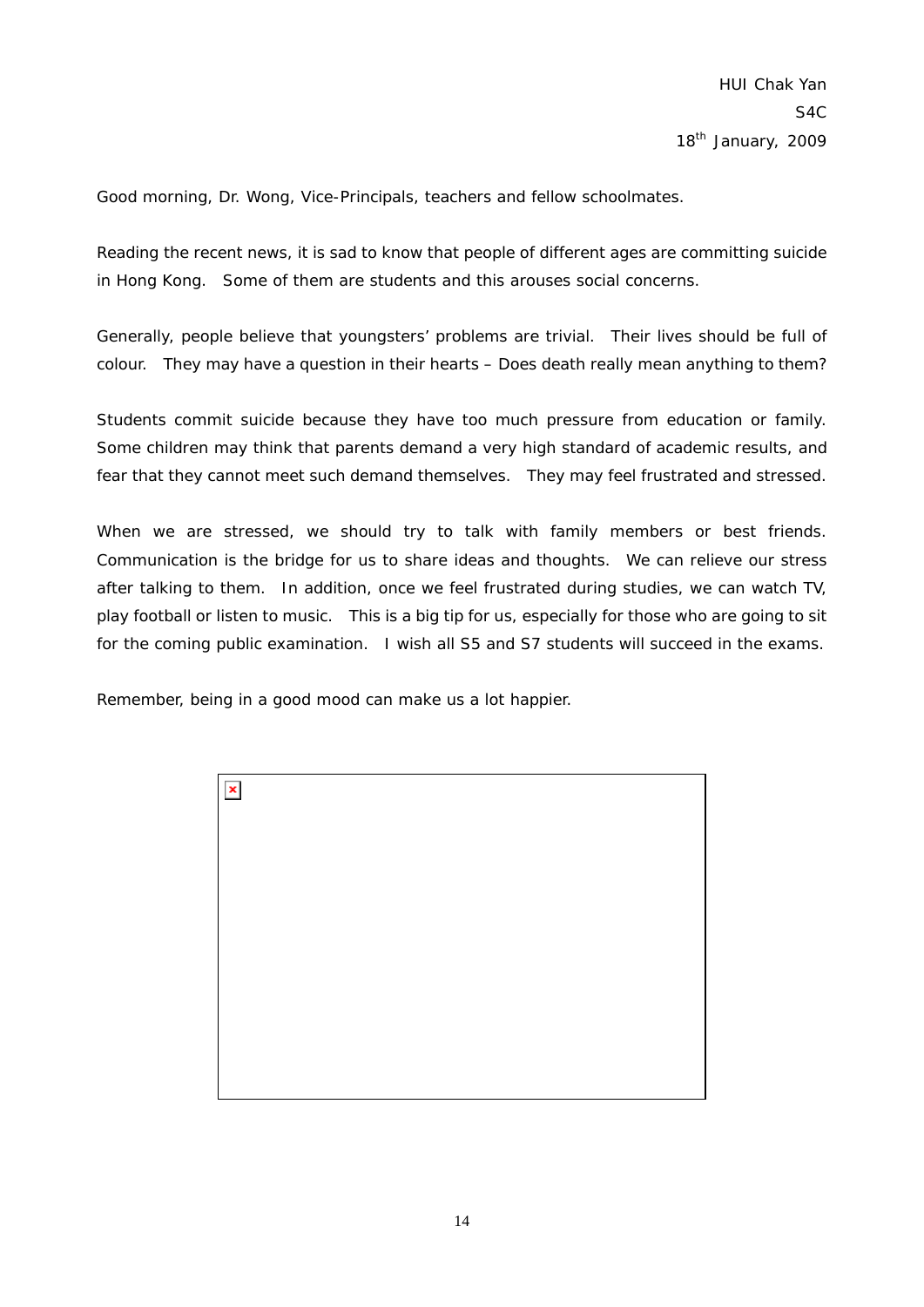Good morning, Principal, Vice-Principals, teachers and fellow schoolmates

Many students think that English is difficult and it's hard to get high marks in examinations. Today, I would like to share the methods improving our English.

To improve our English, especially grammar, we should do more practices, and make notes for ourselves, so we'll remember different types of grammar and English usage. Remember, making our own notes is very important, because when we are making notes, we are trying to organize what we have learnt systematically and we can check if we understand what we have learnt. Moreover watching English TV programmes and movies are also very helpful.

I would recommend you to read more English books regularly. Reading English books can enrich our vocabulary bank and improve our comprehension skills.

If you do not have the habit of reading English books, you can start with some simple fictions. Try to develop this habit and you will improve your grammar as well as enjoying the books

This is the end of my sharing. Thank you.

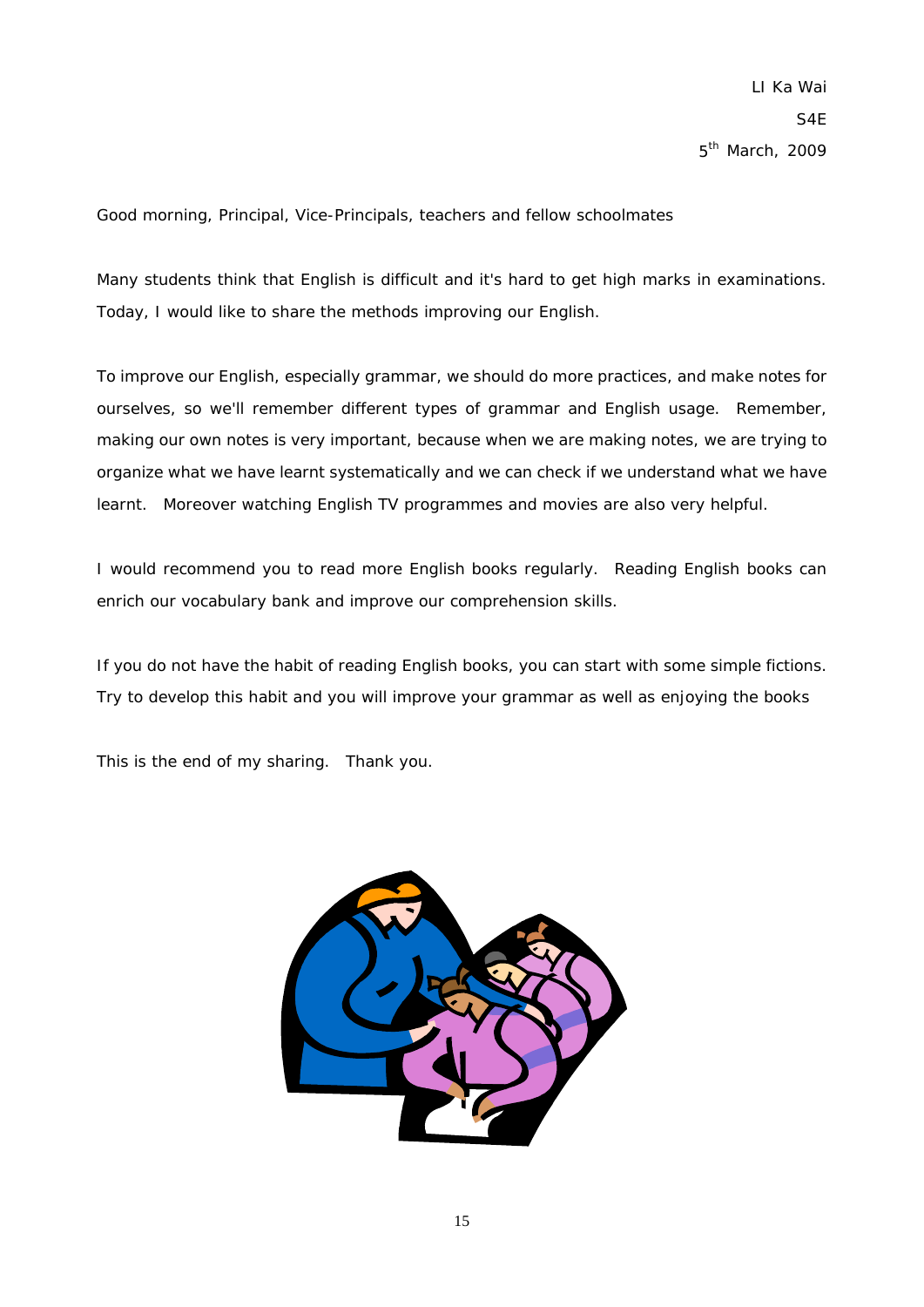Good morning Principal, Vice-Principals, teachers and fellow schoolmates. Today I would like to talk with you about playing volleyball. I first came into contact with volleyball when I was in Primary 5. At that time, I didn't know how to play volleyball. However, I like volleyball very much now.

I have been a member of the school team since Form 1. I also made a lot of friends in the team. In fact, my team-mates and I have the same dream – to play volleyball very well. Therefore, we are always involved in tough training in order to improve our skills. Although my fingers, hands, arms, legs as well as the whole body often get hurt during training, I still think that it is worthwhile as I believe "Practice Makes Perfect".

I hope I can become a school team member before I graduate. I will do my best in all competitions and win more awards for Ng Wah in the future.

This is the end of my sharing. Thank you!

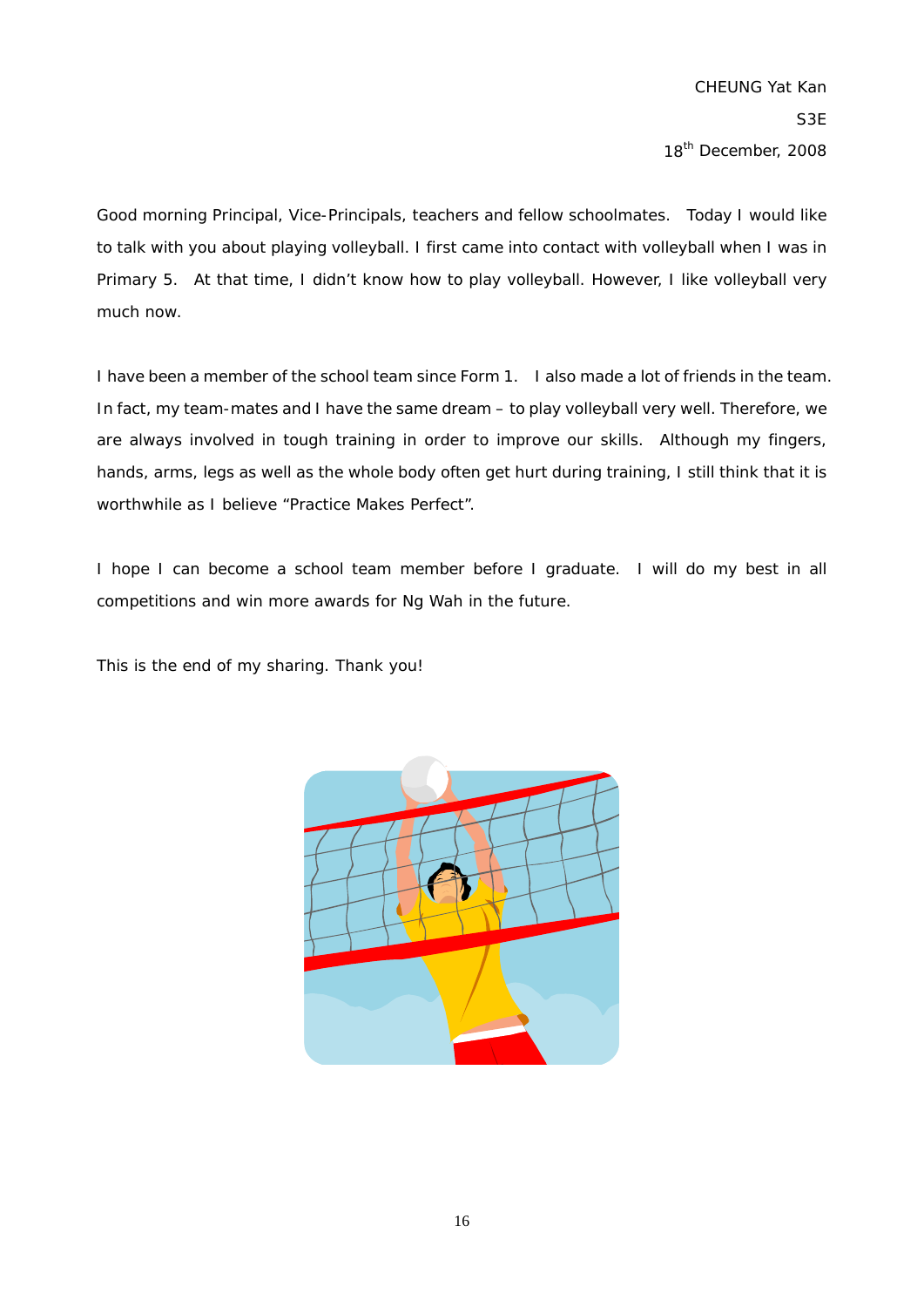Chinese New Year is a big festival for Chinese people. People gather together to have reunion dinner. Adults give out red packets with lucky money to children and put up red decorations in their houses.

There is a fire work display in the Victoria harbour on the 2<sup>nd</sup> day of the Lunar New Year. My parents do not like crowded places. So, we do not go to the seaside or the Victoria Harbour to enjoy show. We will stay at home watching TV.

Going to Temples is another important tradition in Chinese New Year. People pray for good health and good luck for their family. And they will say something good to everyone. The most popular one is "Kung Hei Fat Choi", which means "Wish you a good fortune".

My favourite festival is Chinese New Year.

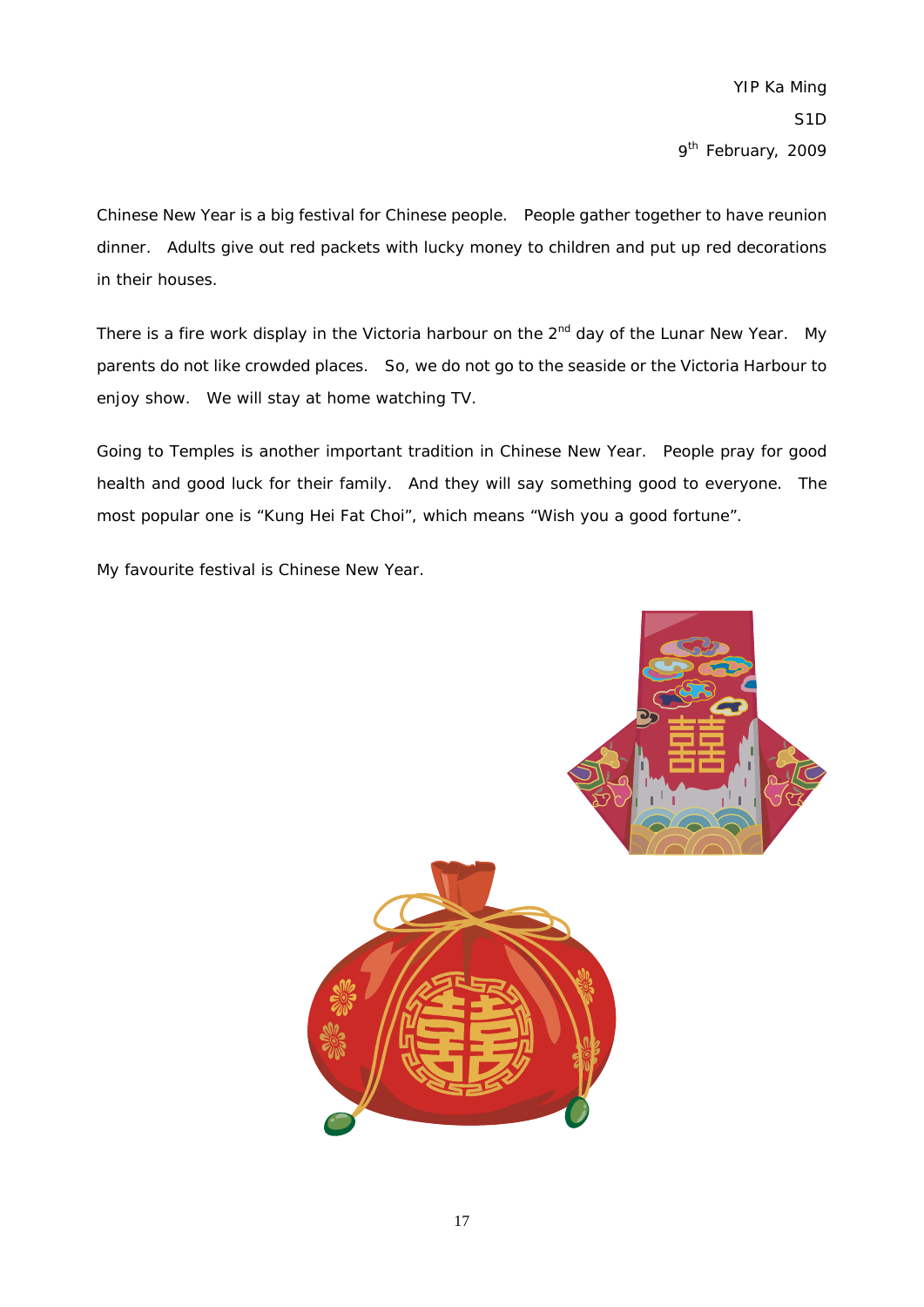Good morning principal, Vice Principals, teachers and fellow schoolmates.

Today I would like to talk about my film review of  $\Diamond$  Charlie  $\Diamond$  the Chocolate Factory  $\rangle$ . My favorite characters are Charlie Bucket and Willy Wonka because Willy Wonka is so humorous and Charlie is so lovely that we all like them.

I think this film is good because the chocolate factory is so fantastic. In the chocolate factory, there are many interesting things such as chocolate boat, chocolate trees and a chocolate river. I like the part when Willy Wonka and Charlie go to find Willy Wonka's dad.

In the last scene, Willy Wonka's dad collects all the news about Willy Wonker. It shows that his dad takes care of him. I think this part is very touching.

That's the end of my sharing. Thank you.

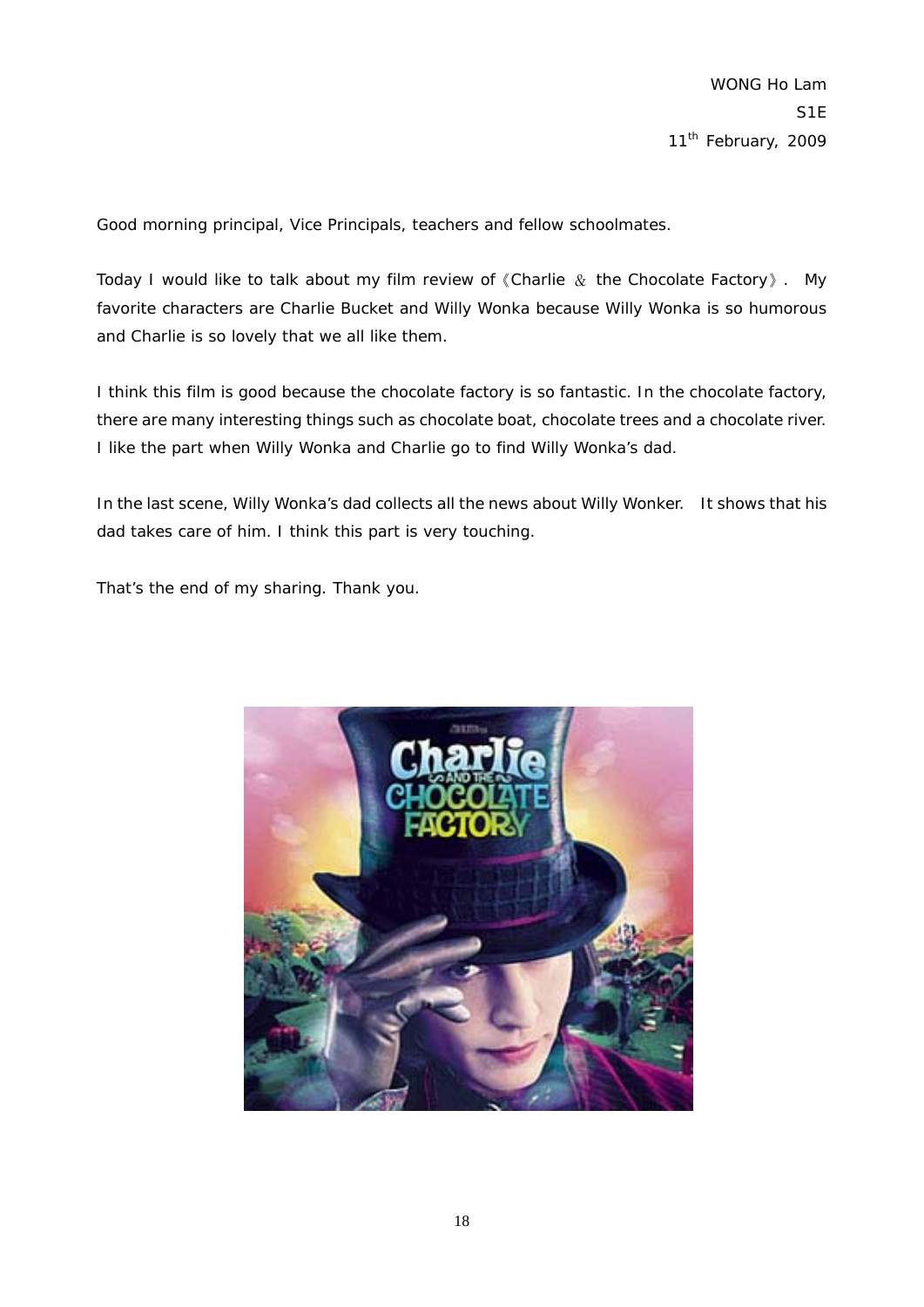#### **Spiritual Education, Love and care experienced in our school**

In Hong Kong, the new generation is giving up study at a younger age. This problem can be attributed to the examination oriented education system. It focuses solely on academic results, leading to a dreary atmosphere for learning. Despite the hectic school life, youngsters are still feeling empty and unfulfilled. That is why spiritual education is needed.

Spiritual education brings quality and meaning to life and gives a person his identity and character. Teenagers learn values all the time from their parents, teachers and peers. Therefore, it is essential that teaching students the right values should start as early as possible in their school life. The things that most people learn at a tender age stay with them all through their life. For one's own future, it is of the utmost importance to learn about spiritual education at school.

When we look at this wonderful world and its creations, everything we see around us is the handiwork of God. Prayer is a way of talking and conveying feelings to God. It teaches students to appreciate how perfect and precise creations are made by God. Somehow, starting the day with a prayer in the playground is also a kind of spiritual education. It can strengthen the tolerance of students. As time goes by, students can learn to adapt to different environment.

A child begins its life on this earth with the loving care of its mother. As a child grows, he or she begins to experience the love that exists in the family and learns to play a role in the process of receiving and giving love. In the early stages of schooling, the school becomes an extension of home and the teenagers get more opportunities to love and care for others. Love is the basic ingredient in all our relationships. So, we must create an atmosphere that is conducive to this learning. Love is giving and is more important than receiving and what we do for others is just as important as what we do for ourselves.

In moral lessons, a correct outlook on life should be discussed with the students. According to some statistics, there is an upsurge in academically unmotivated youngsters. It is because they lack confidence in striving for satisfactory results. For the problem to be solved, teachers should make students become more courageous. Courageous people are able to stand by their convictions and by their own set of values. Therefore, they will not go astray and get into bad company very easily. They do not succumb to temptations, nor get intimidated by any opposition. Moreover, by having courage, circumstances change, and people are able to use it to their advantage and act intelligently.

Lastly, spiritual education benefits the students in many aspects. Only by instilling spiritual education can the problems which are caused by an examination oriented education system be resolved

19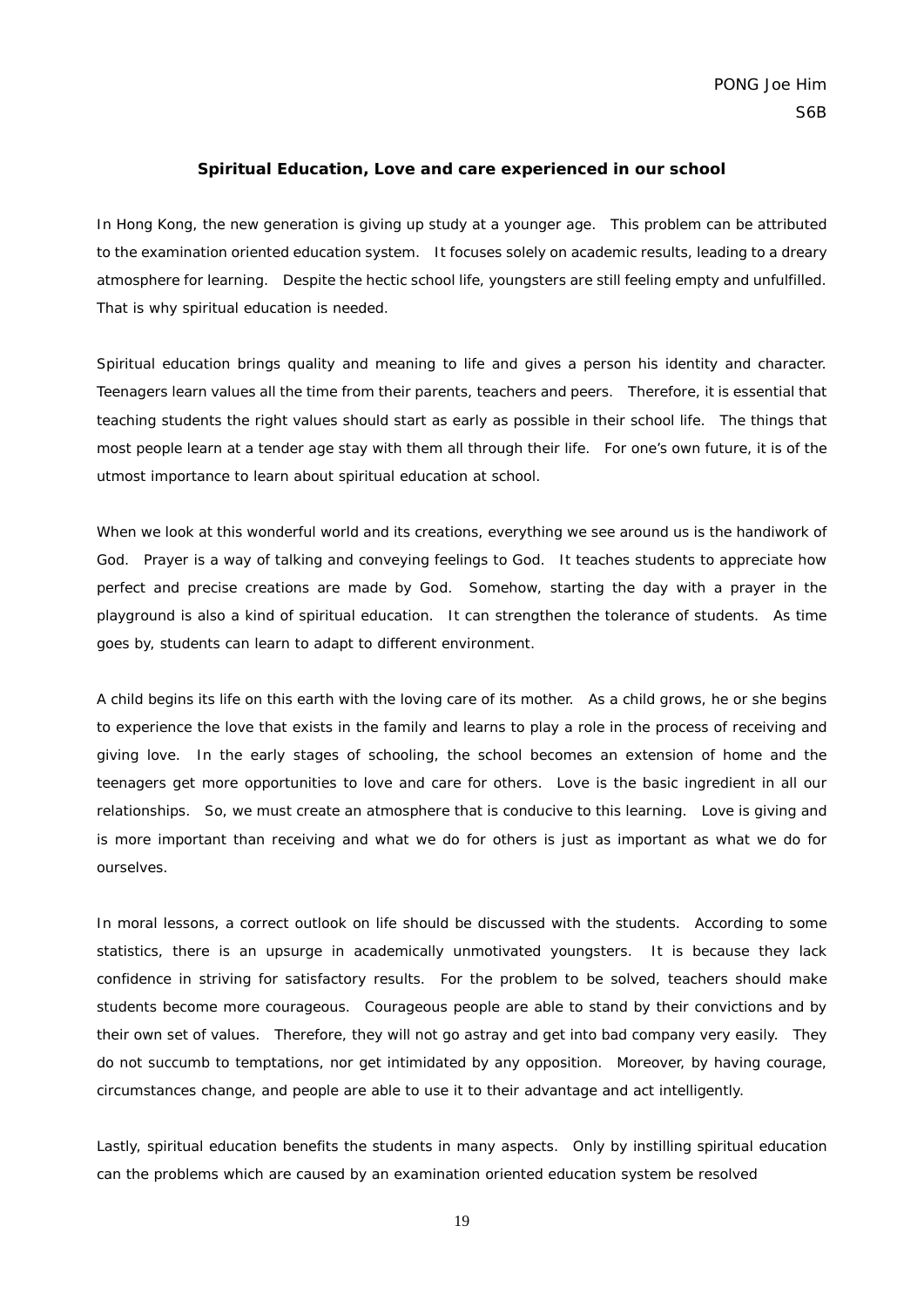#### **Spiritual Education : Love and Care experienced in our school**

Spiritual education is vital for our future. We need to find an existence that is peaceful, compassionate, sustainable and free. Learning about religion in a holistic manner fosters mutual trust, promotes community building, and helps replacing fear and fanaticism with empathy and cooperation.

The aims of spiritual education are to provide a systematic means for building a foundation for understanding the nature and purpose of religion and the common relationship that all humanity shares with its creator. It is also essential to teach children to give love and care to their family and friends.

In school, we have two 'moral' lessons each week for spiritual education. Our teacher mainly discusses the topic of love and care. The format of the lesson mainly uses discussions and sharing.

Nowadays, many teenagers are affected by violence, drug abuse, depression and disorientation. We can learn how to overcome these temptations by building up a good character. The youth today are now indifferent to values and seem to pursue more material things. We should also learn to say more 'I am sorry ' and 'thank you ' to our family and friends. These are expressions of politeness and saying them shows that we have good upbringing. It develops our good character.

Overall, spiritual education teaches us how to set up our own goals, to follow our dreams, and to become more independent. The younger generation needs assistance from adults and needs to learn how to overcome their own ego. Youth should appreciate elderly generations and create a stronger bond of love and respect for them.

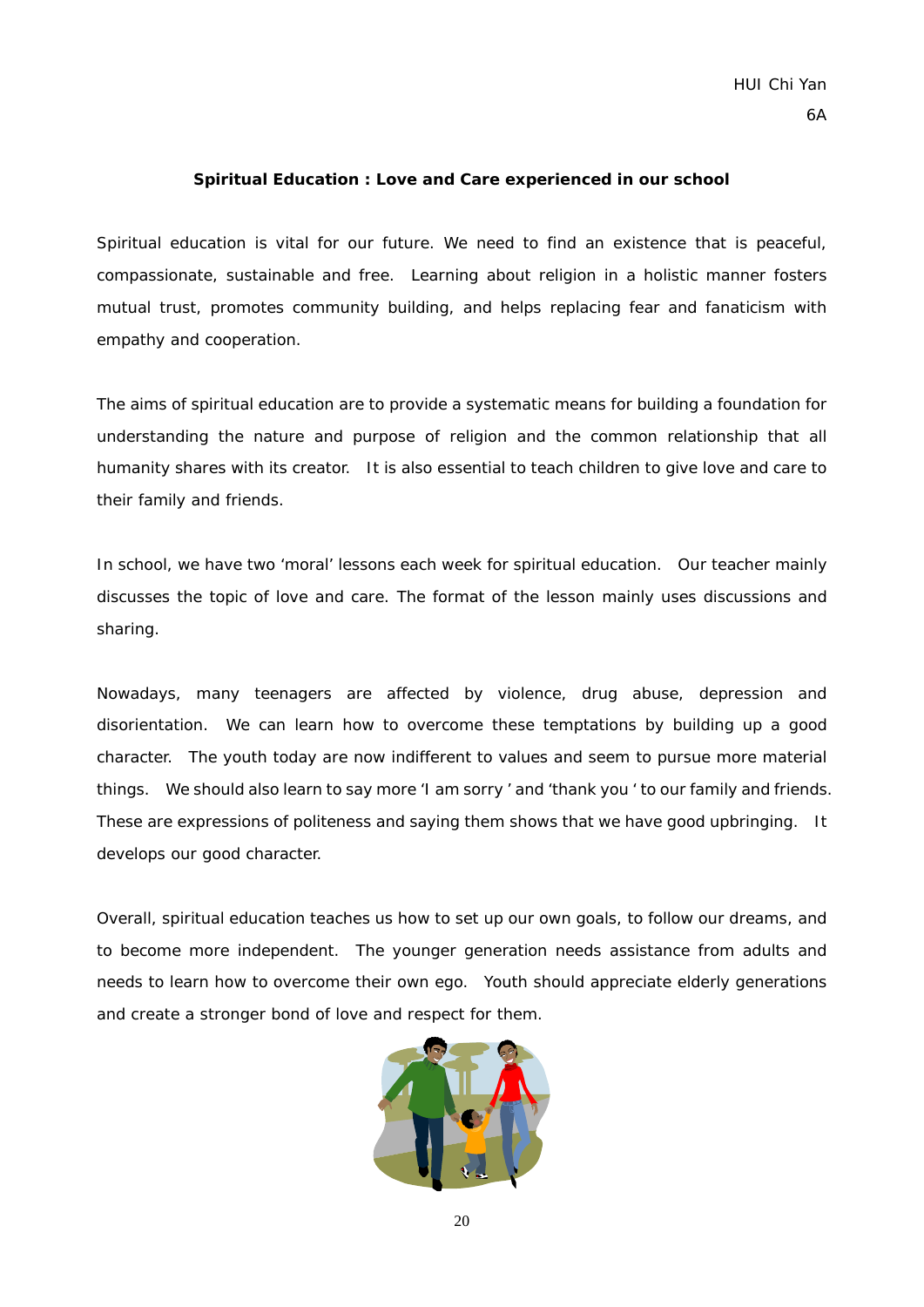#### **Hiking**

I went hiking in Sai Kung with my friends Gary, Keith and Sally last Sunday. Though it was a bit hot, the weather was generally nice, so we really expected an enjoyable hiking trip. Who would have known that our supposedly happy event would turn out to be a total mess?

Before anything bad happened, we were having a good time enjoying the natural scenery. However, it soon came to an end after Keith stumbled on a rock and hurt his leg. At the same time, Gary told us that he felt very ill. He had a heatstroke and had to rest in the shade. Meanwhile, we heard Sally screaming 'Help'. There was a snake! Luckily, she was not bitten. I tried to call someone for help. I was not able to tell our exact location even though I was holding a map!

Fortunately, things did not go from bad to worse. We met some hikers who were passing by after half an hour. They helped us to call the police and we were saved at last.

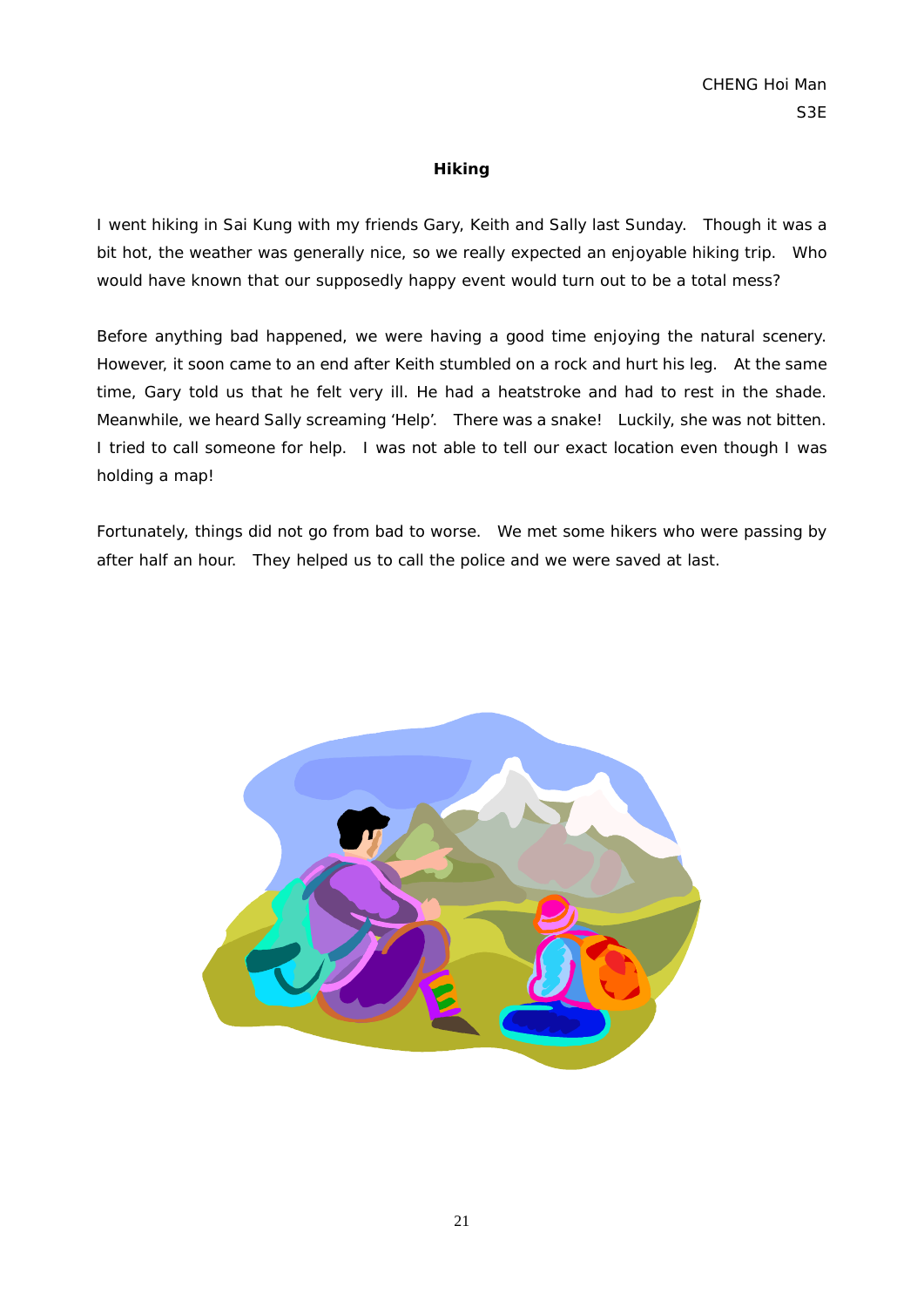#### **Hiking with my classmates**

Last week, I went hiking with my classmates, Mary, Tom and John. The weather was very sunny so it was very suitable to go hiking.

We followed the plan to go hiking in at Ma On Shan. Fortunately, the trails were not very difficult to walk. The scenery was fascinating.

After walking for two hours, we couldn't go on because we were lost. Although we had a map, we could not locate our position. However, we continued to walk. Suddenly, John sprained his ankle. He was so painful that he couldn't walk. Therefore, I had to shoulder him.

Just then, Mary saw a snake near her so she was very scared. Luckily, the snake disappeared in the bushes after a while. The weather was too hot that we felt very dizzy. We kept drinking a lot of water so we managed to find our way.

After two hours, we found the exit. We were very happy because we were safe!

It was really exciting and adventurous! However, I don't want to go hiking again. It is because if we lose the way, it would be very dangerous.

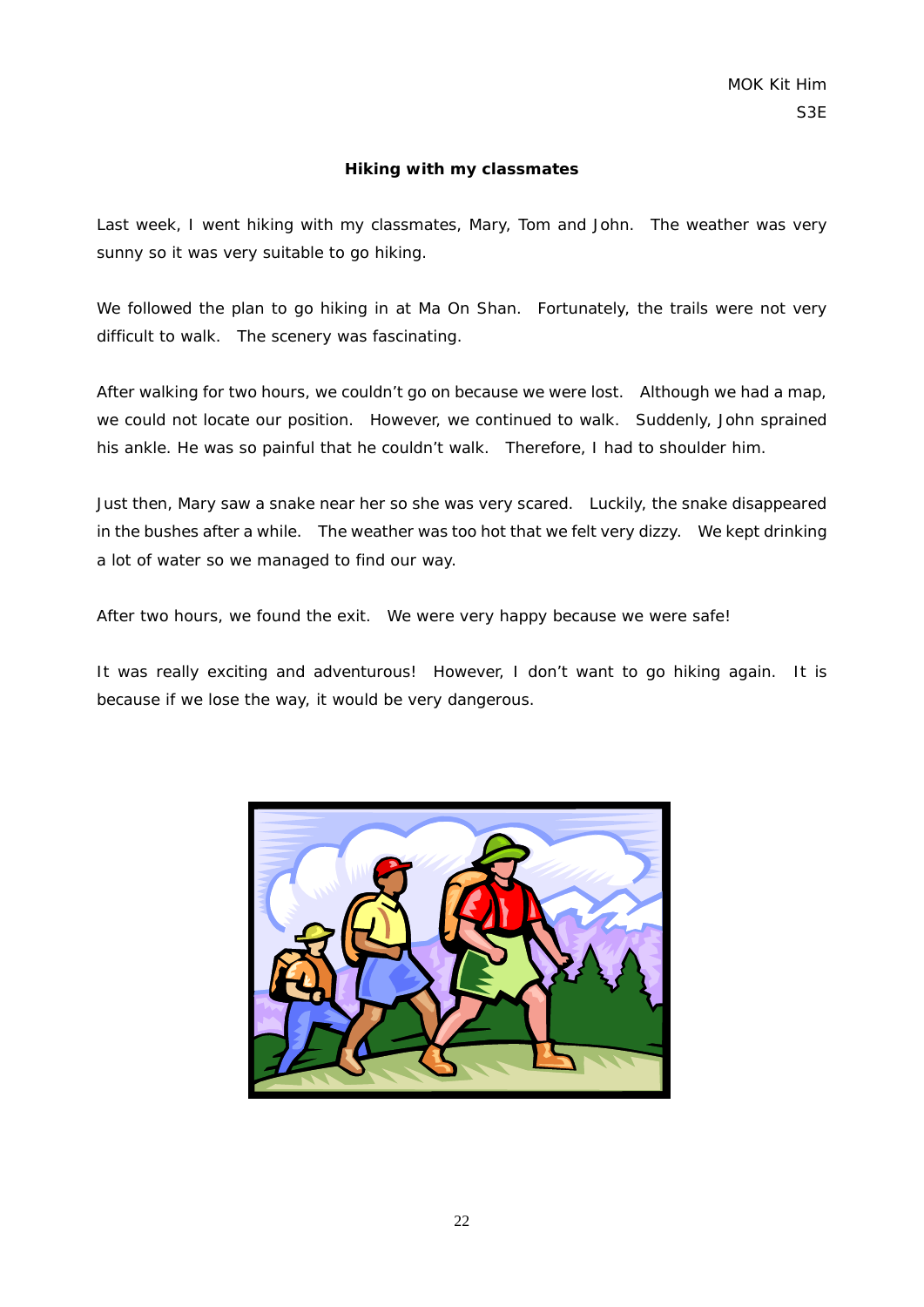*Sharing by* EES *Tutor*

# **S1 PHONICS AND GAMES PROGRAMME**

## **by Mrs Deirdre Scott**

WHAT IS PHONICS?

Phonics is a method of teaching English sound patterns. Native English speakers learn English through phonics. They learn the sound patterns, phonograms (word endings) and rhyme. There are 26 letters in the English alphabet, but these letters make 44 different sounds.

Students are introduced to the consonant sounds, short and long vowel sounds and various blends and consonant clusters in the course. This technique helps students read better and improve their pronunciation and aids spelling.

Students learn better when they are engaged in an activity. This course motivates the students by incorporating games into the programme.

The course teaches the letter sounds in an enjoyable way and enables the students to use them effectively.

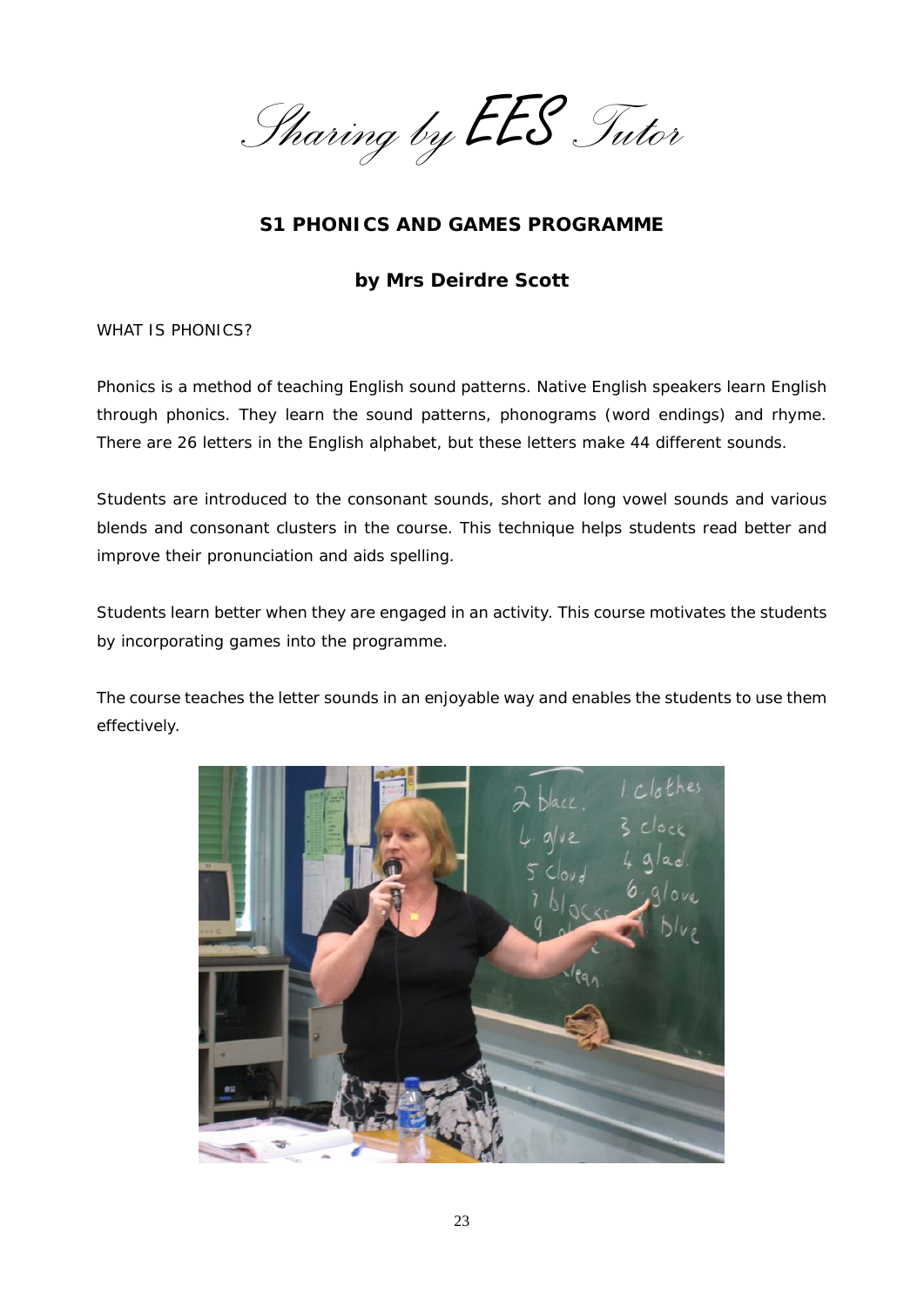*Collaborative Lesson Studies* 

*English Department 2009* 

In order to celebrate the success of the ILLIPS course in the academic year 2008 to 2009, all English teachers participated enthusiastically in the collaborative lesson studies through applying the teaching of "Functional Grammar" in some junior form classes in this April. The responses from students were very positive and they enjoyed the lessons very much.

It is also important to see that all English teachers would like to share their experiences and teaching methods through collaborative lessons studies. Although this was not the first year of application of lesson studies in the department, teachers would like to further develop this practice in the future.



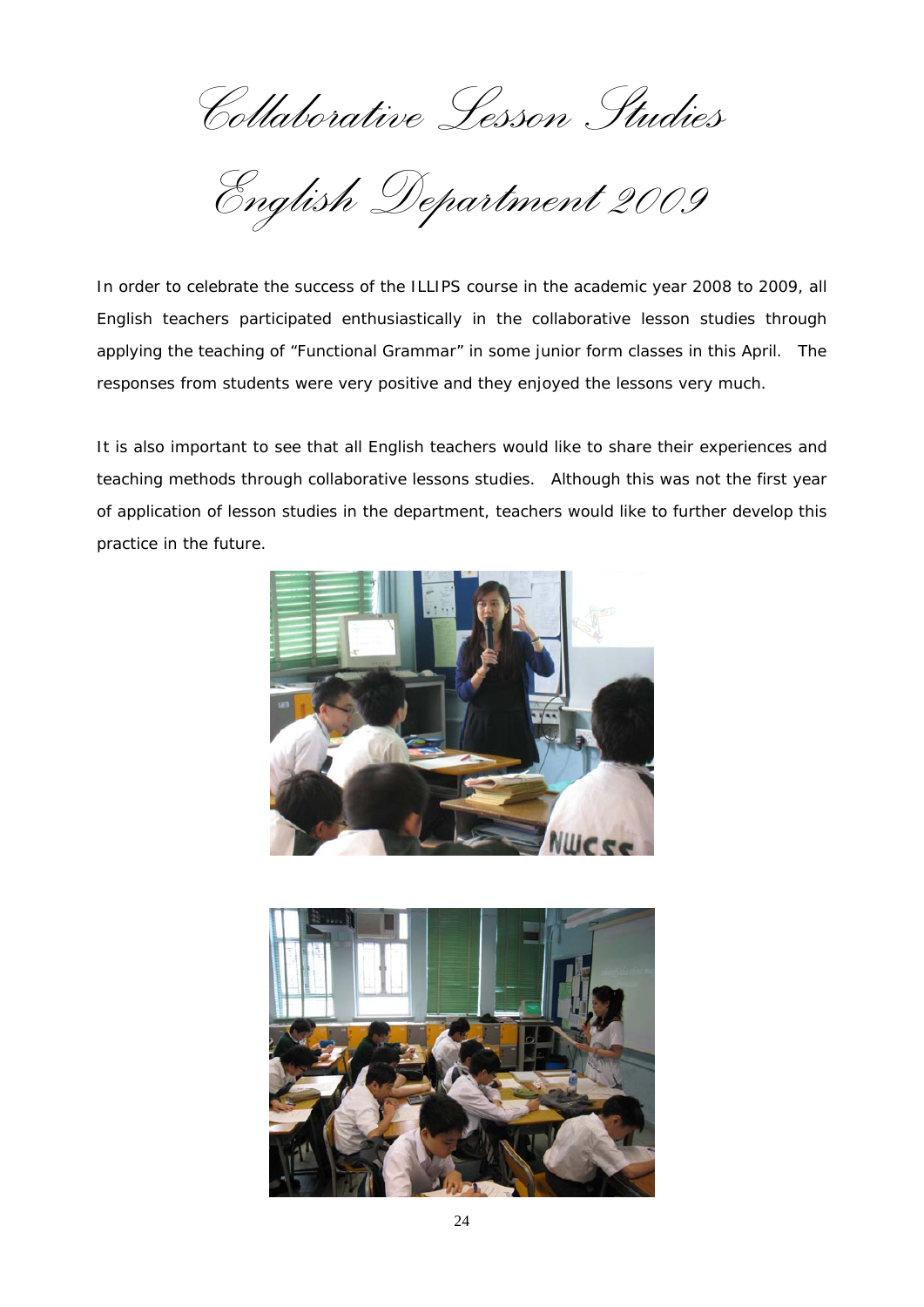*Oral Practice with Teachers* 

*(March to May, 2009)* 

English teachers helped the junior form students to practice speaking English during lunch time starting from March 2009. All the students enjoyed the activities. They made full use of the 30 minutes to speak English with their English teachers. Although different classes responded differently towards the activity, they learnt a lot of vocabulary. Of course, our principal also joined the programme and gave a lot of support to both teachers and students.





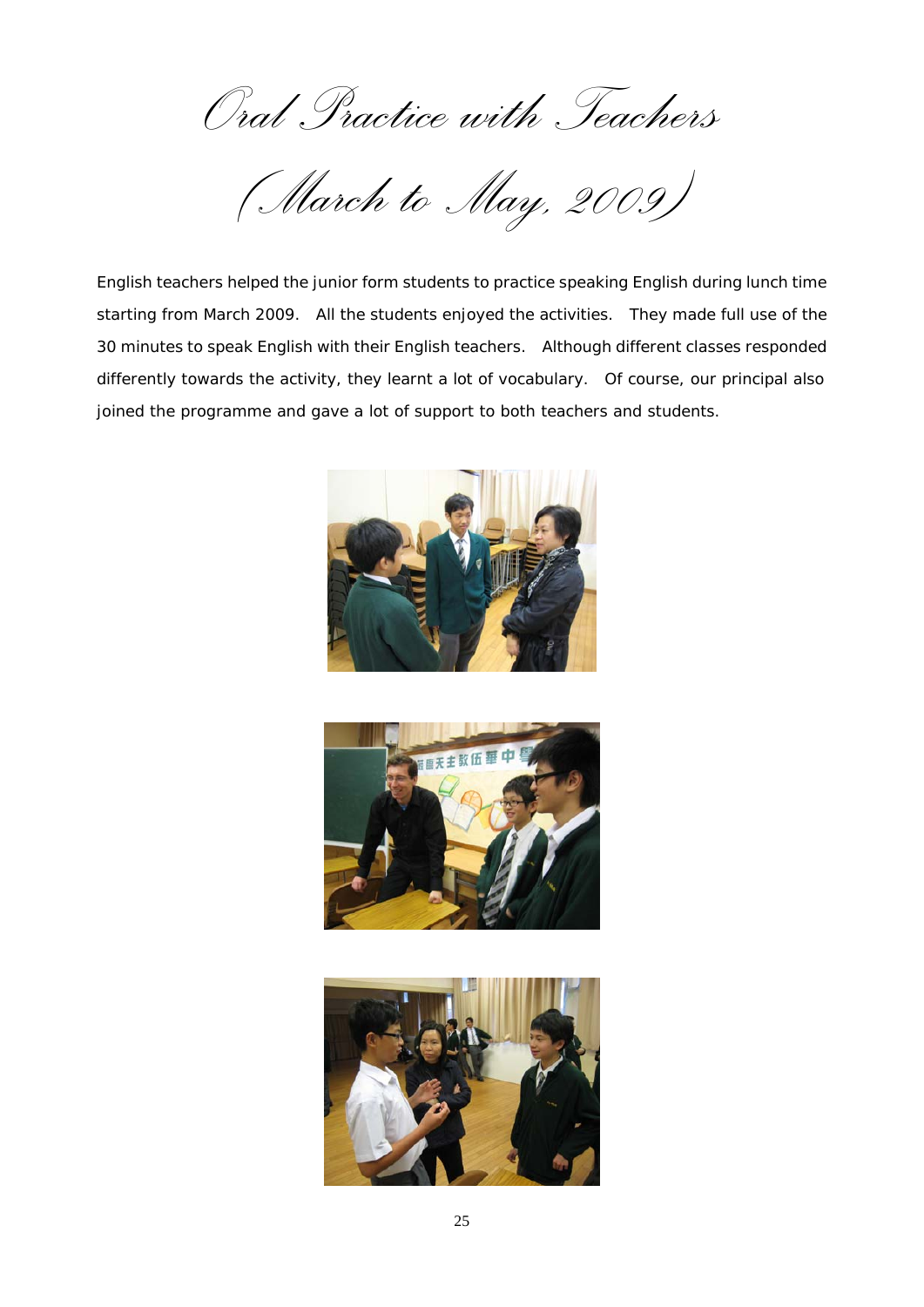*Open Lesson of English Department* 

After the opening ceremony of the Open Lesson in the afternoon of 30<sup>th</sup> April, 2009 (Friday) in the school hall, the audience including principals and teachers from various primary and secondary schools in Wong Tai Sin district came to the Student Activity Room and let our S3E students continue their journey in the poetic world. This year, the theme of the Open Lesson of the English Department was "Learning English Through Poems". Teachers, Mr W Wai and Ms A Chow, made use of this opportunity to arouse the interest of S3 students to write their first poems through group work and presentations. Teachers wanted to ensure that all students learn the first step of writing poems with sophistication, style and class. Both the audience and students enjoyed the lesson very much.



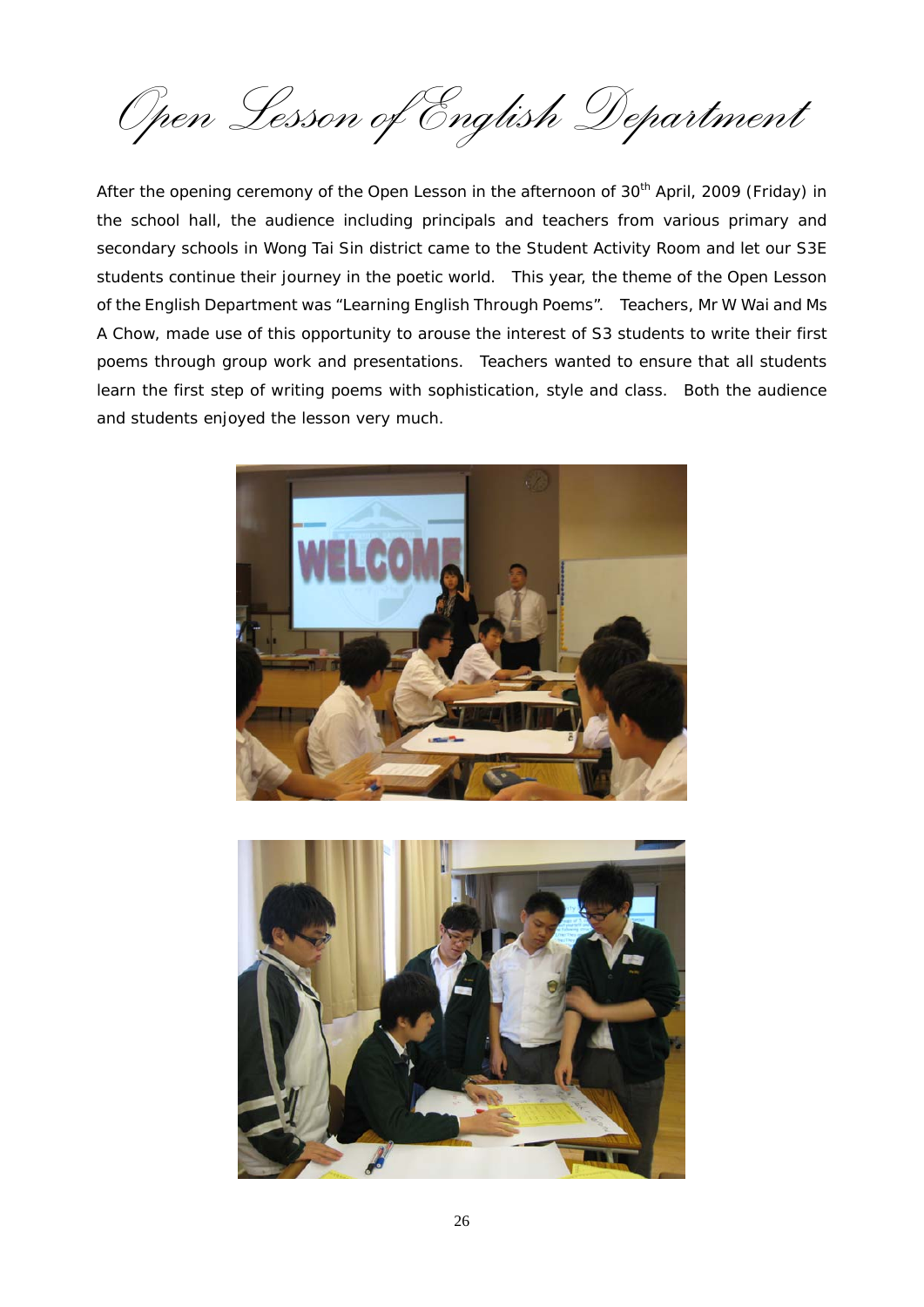*Tips for S5 and S7 students:* 

*Success in* IELTS *and University Application*

On 9<sup>th</sup> of April 2009 (Thursday), thirty-four S6 students participated in the seminar "Tips for S5 –S7 students: Success in IELTS and university application" by British Council.

The seminar provided one-stop advice and planning for further studies either locally or overseas of all the participants. Through this seminar, Ng Wah S6 students received further information about IELTS. In addition to being a key entry requirement for many overseas colleges and universities, IELTS test results may also be submitted as an additional qualification for the UE papers in HKAL examination to support the JUPAS application of all S7 students. The seminar also allowed S6 students understand the tips on how to prepare for the IELTS test with the help of an experienced professional.